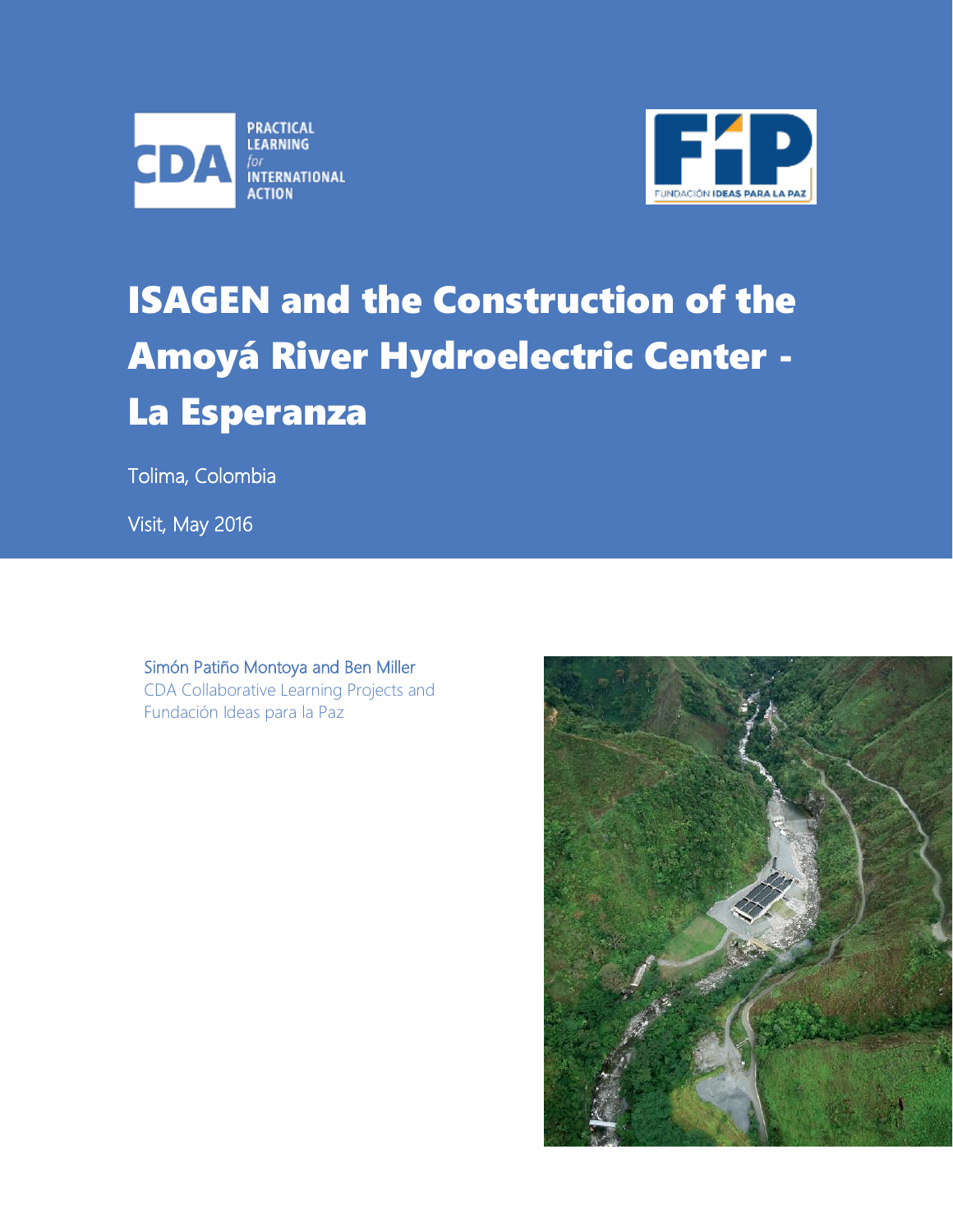### **Fundación Ideas para la Paz (FIP)**

Fundación Ideas para la Paz is an independent think tank created in 1999 by a group of Colombian businesspeople. Its mission is to generate knowledge, propose initiatives, develop practices, and support processes to contribute to the construction of stable and lasting peace in Colombia. It also aims to contribute to the understanding of conflict in Colombia, exercising the necessary leadership to mobilize citizens, public servants, and businesspeople around the common objective of building a society at peace. [www.ideaspaz.org](http://www.ideaspaz.org/)

### **CDA Collaborative Learning Projects (CDA)**

CDA is a non-profit organization dedicated to improving the effectiveness of international humanitarian assistance, peacebuilding, sustainable development, and responsible business operations. [www.cdacollaborative.org](http://cdacollaborative.org/?src=espub)

Digital versions of this document are available on the CDA and FIP websites. We would appreciate knowing how our resources are used. Your feedback is part of our learning and evaluation processes. Send your feedback to [feedback@cdacollaborative.org,](mailto:feedback@cdacollaborative.org) or [fip@ideaspaz.org.](mailto:fip@ideaspaz.org)

### **About the authors**

*Simón Patiño*: Researcher at Fundación Ideas para la Paz in the Business and Peacebuilding department since 2015. Contact: [spatino@ideaspaz.org](mailto:spatino@ideaspaz.org)

*Ben Miller*: Associate Director, Advisory Services, CDA Collaborative Learning Projects. Contact: bmiller@cdacollaborative.org

### **Suggested citation**

Patiño, Simón and Ben Miller*. ISAGEN and the Construction of the Río Amoyá Hydroelectric Center - La Esperanza*. Cambridge, MA: CDA Collaborative Learning Projects and FIP, 2016.

### **Recognition**

This report was made possible through funding from the Swiss Federal Department of Foreign Affairs. CDA and FIP would like to thank ISAGEN for their collaboration.

Cover Photo: Photograph taken from the book: ISAGEN: Coexistence by the Water – Stories of Hope. Medellín, 2015. P.101.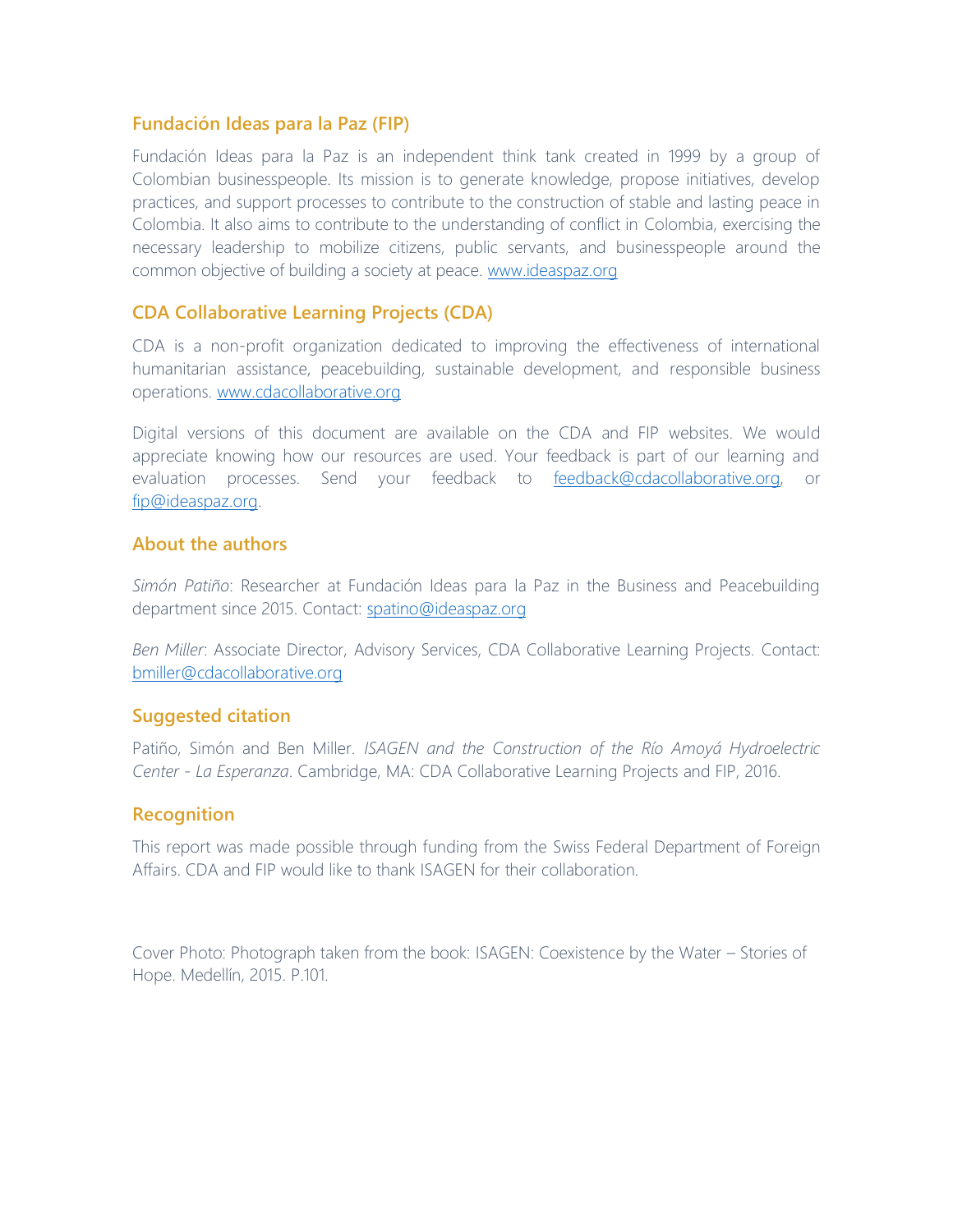© 2016 CDA Collaborative Learning Projects and Fundación Ideas para la Paz. This document is under a Creative Commons License Attribution-NonCommercial-EqualShare 4.0 International. <https://creativecommons.org/licenses/bysa/4.0/legalcode>



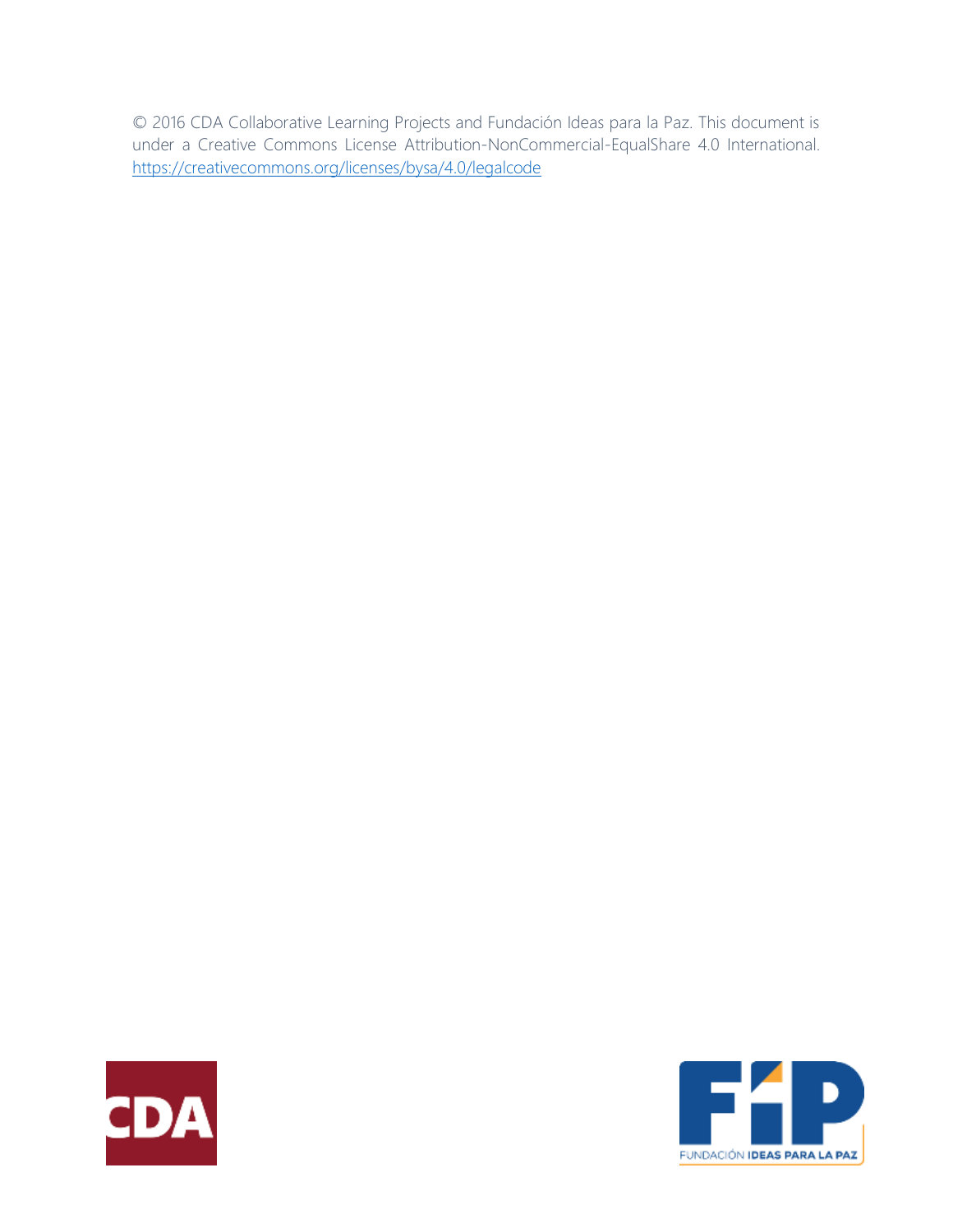### **Presentation**

Fundación Ideas para la Paz (FIP) and CDA Collaborative Learning Projects (CDA) present this case study as part of a collaborative learning project conducted with businesses that have undertaken projects in environments in which Armed Non-State Actors (ANSAs) are present. The project is financially supported by the Swiss Federal Department of Foreign Affairs.

This document presents the case of a hydroelectric plant in the San José de las Hermosas village, in the Chaparral municipality, Tolima Department (Colombia). The project was carried out by the Colombian company ISAGEN. The period during which the hydroelectric plant was planned and constructed was critical in terms of security in the San José de las Hermosas region, because the Colombian armed forces were seeking to regain control of the area from the FARC's Front 21.

This case study is part of a group of three studies that were compared in a separate joint analysis document. The joint analysis of the cases is part of a broader learning project about corporate responsibility and the identification of effective practices to manage projects in a way that enables constructive relations with other actors in the context, diminishes violence and risks of violence, and increases human security in areas with a presence of armed non-state actors.

The difference between this study carried out by FIP and CDA and other case studies on this topic is that here, the research examines successful cases from the perspective of external actors (authorities, communities, leaders, civil society organizations) and from a corporate perspective, identifying and analyzing the corporate decisions and actions taken to carry out the projects. It is worth adding that these corporate decisions did not contribute to the exacerbation of local conflicts, nor were they a factor in the deterioration of the region in social, economic, environmental, and political terms. On the contrary, they contributed to strengthening and developing local communities.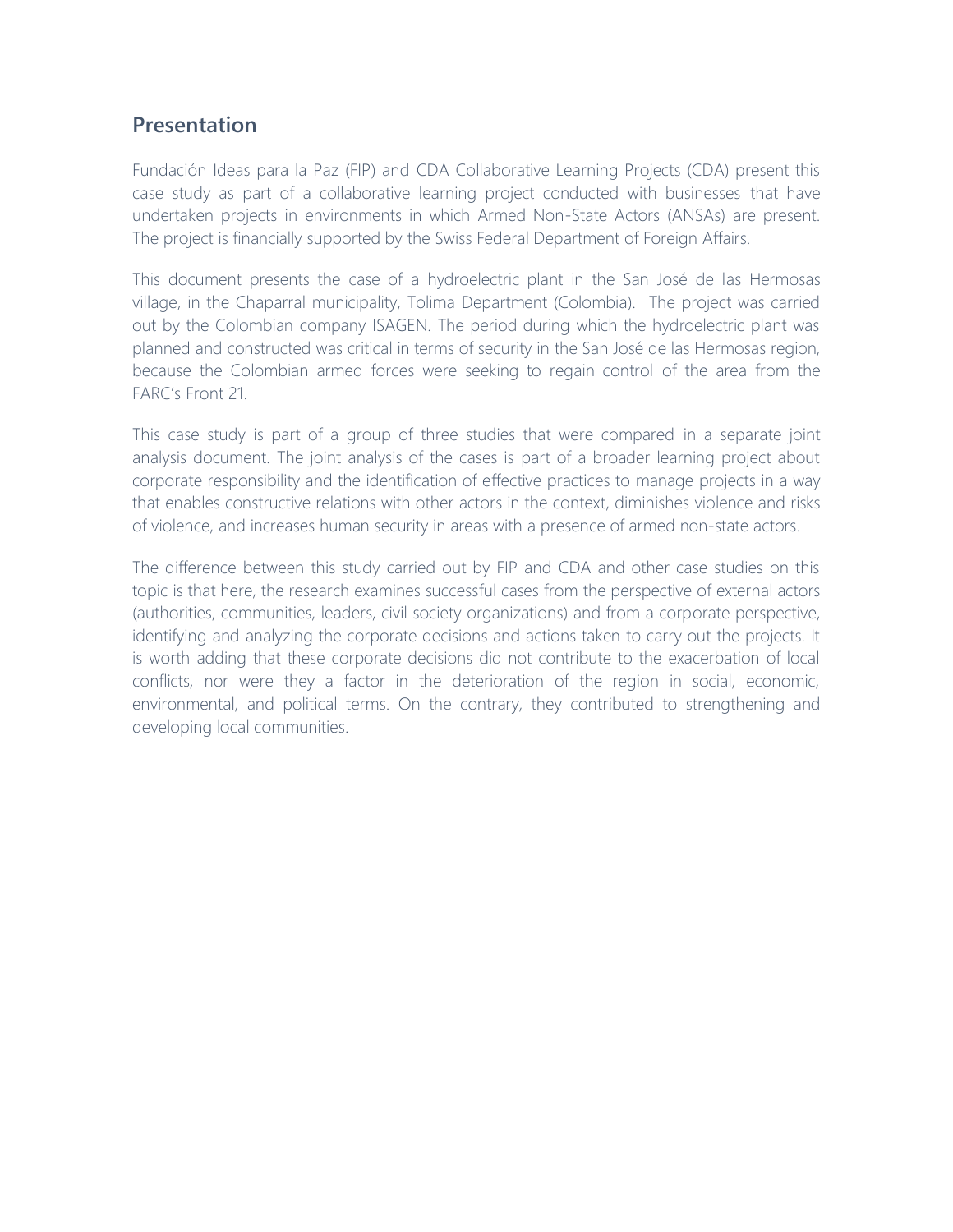# **Table of contents**

| 01 | <b>Introduction</b>                                              |
|----|------------------------------------------------------------------|
| 03 | <b>Methodology</b>                                               |
| 05 | The Case of the Amoyá River - La Esperanza Hydroelectric         |
|    | <b>Center</b>                                                    |
| 05 | 1. Context                                                       |
| 05 | 1.1 Location of the project                                      |
| 08 | 1.2 National context of armed violence                           |
| 09 | 1.3 The origins of the FARC in Tolima Department                 |
| 10 | 1.4 National security strategies                                 |
| 13 | 2. Regional context of armed violence                            |
| 13 | 2.1 Analysis of the conflict at the community level              |
| 14 | 2.2 Emergence of leadership in the midst of conflict             |
| 15 | 3. Project background                                            |
| 16 | 3.1 ISAGEN Valuation and exposure to risk                        |
| 17 | 3.2 Valuation and exposure to risk                               |
| 17 | 3.3 First approach by ISAGEN                                     |
| 19 | 4. Challenges                                                    |
| 19 | 4.1 Security and armed conflict                                  |
| 20 | 4.2 Benefits plan for the community                              |
| 21 | 4.3 The Transparency Roundtable and the Human Rights Observatory |
| 23 | 4.4 Social management and relationships                          |
| 23 | 4.5 Construction                                                 |
| 24 | 5. Current situation                                             |
| 24 | Social and environmental                                         |
| 24 | Community organization                                           |
| 25 | Security and coexistence                                         |

| 01              |
|-----------------|
|                 |
| 03              |
|                 |
| 05              |
|                 |
| 05              |
| 05              |
| 08              |
| 09              |
| 10              |
| 13              |
| 13              |
| $\overline{14}$ |
| 15              |
| 16              |
| 17              |
| 17              |
| 19              |
| 19              |
| 20              |
| 21              |
| 23              |
| 23              |
| 24              |
| 24              |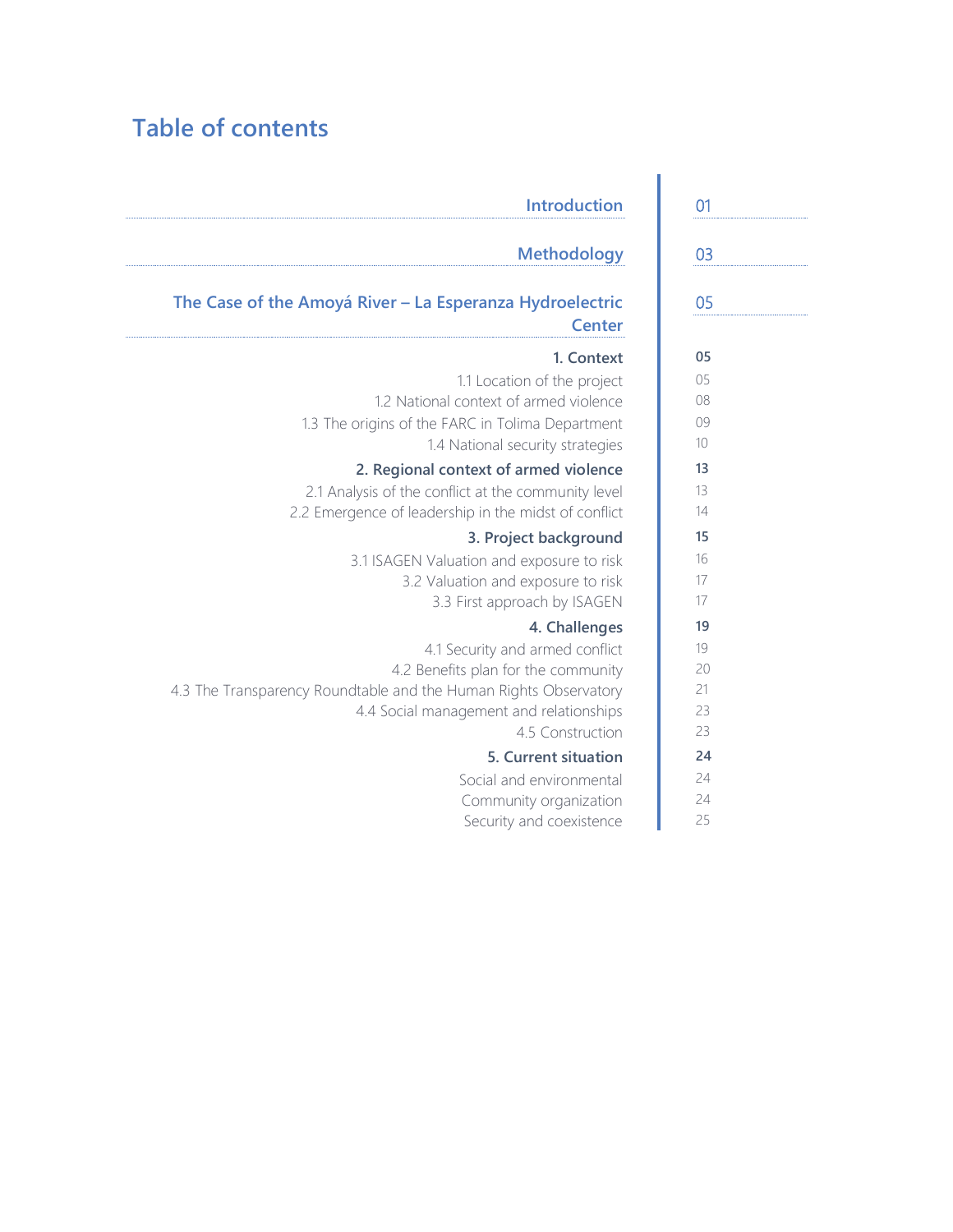# **Introduction**

This case study tells the story of the construction of a hydroelectric power plant in the village of San José de Las Hermosas, in the municipality of Chaparral (south of Tolima Department) between 2006 and 2013. This region was characterized by the longstanding presence of Front 21 of the Revolutionary Armed Forces of Colombia, or the FARC (by its Spanish acronym).

The inhabitants of southern Tolima have experienced sustained violence since the 1950s – first the period known as "*La Violencia Partidista*" or the Party Violence, then the strengthening of the FARC guerrillas and other illegal insurgent and counter-insurgent armed groups, and finally the problems generated by the illegal cultivation of poppies as a source of revenue for the armed groups.

In 2006, ISAGEN decided to implement a hydroelectric project at the fork of the Amoyá and Davis rivers in the Canyon de las Hermosas, taking advantage of the fact that, at that site, the project could be viable without the construction of a dam and a reservoir. However, topography suited to this type of infrastructure was also suited to the needs of the FARC, which had a historical presence in the area. One of the guerrilla group's oldest fronts, led by High Commander Alfonso Cano, used the Canyon de las Hermosas as a base of operations.

ISAGEN moved forward with the project despite these severe security risks. For the project to succeed, the approval and participation of the communities represented by the Cañón de Las Hermosas Community Action Boards (CAB) were essential. These boards together formed the Las Hermosas association called Asohermosas.

ISAGEN carried out a long process of dialogue and coordination with Asohermosas, even as the FARC's continued its operations and the armed forces attempted to wrest control of the region from the guerrillas. ISAGEN and Asohermosas reached an agreement about project implementation steps, environmental management measures, local content and community benefits, regional development activities, and security measures, with human rights guarantees for community members. The result of these negotiations was codified in a document entitled "Coordination of Benefits with the Community in the Area of Influence of the Amoyá River Hydroelectric Project." The community understood this document as the blueprint for all aspects of project implementation, and referred to it as "the Testament."

From the beginning of their dialogue, there was a shared understanding between ISAGEN and Asohermoses that the project required the presence of the national army for security. As the project moved forward, the confrontation between the army and the FARC intensified, affecting the peace and security within the local area, whose residents had coexisted with the armed group in relative calm over the course of decades. The FARC had also played a governance role and provided security in local communities. The effects of the conflict and complaints about human rights violations by the armed forces were addressed in an open and participatory dialogue forum called the "Transparency Roundtable" (*Mesa de Transparencia*), chaired by the Governor of Tolima Department.

The formation and administration of the Transparency Roundtable was facilitated by ISAGEN. The roundtable included delegates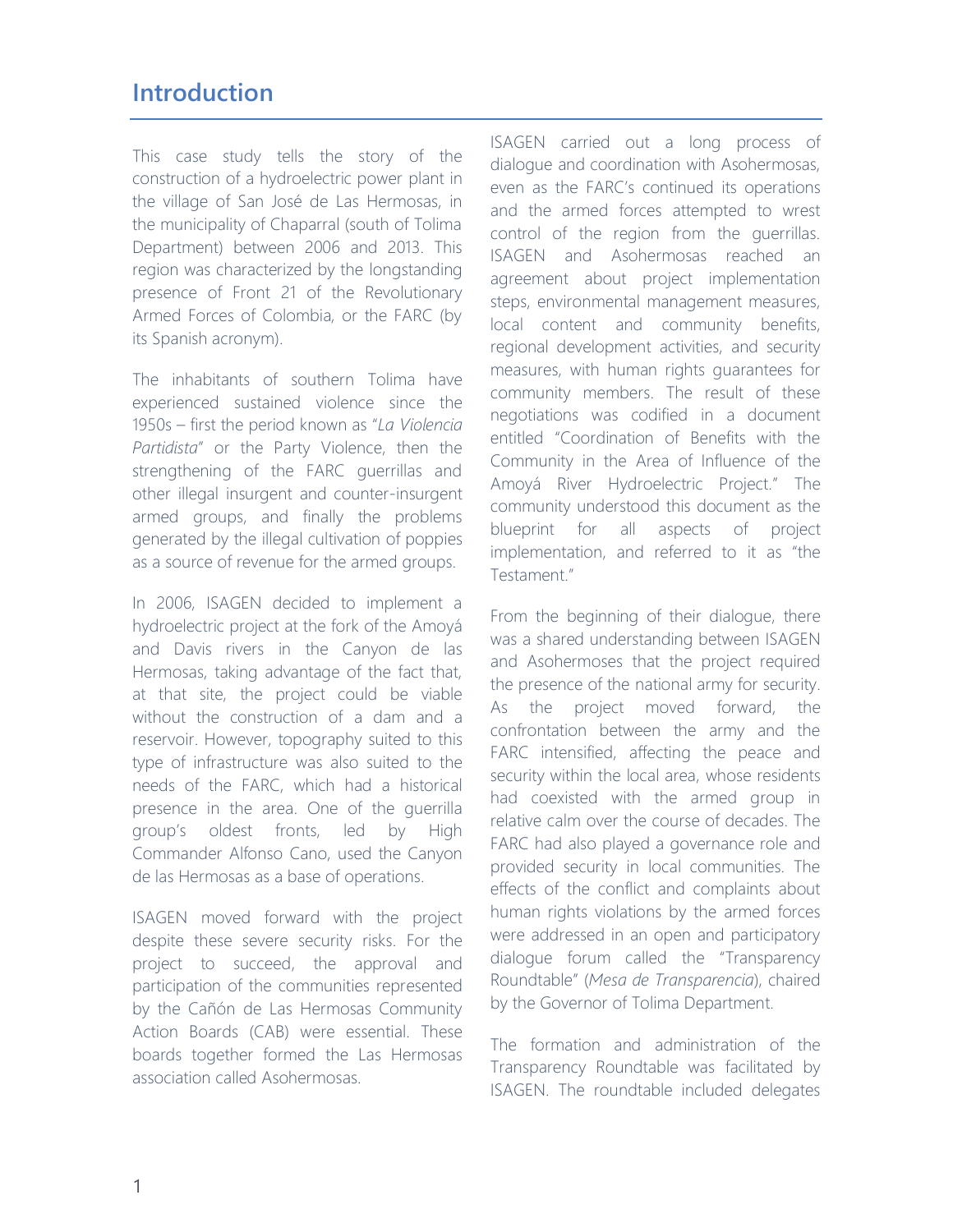from the United Nations (UN), the Vice President's Council for Human Rights, the People's Ombudsman's Office, the armed forces, the Tolima police, the Attorney General's Office, the Mayor's Office, and the Chaparral Municipal Ombudsman's Office, as well as the communities of Las Hermosas. The Roundtable provided a forum for communities to express their complaints, and for the armed forces to respond to them. The army had long viewed the Las Hermosas communities as collaborators with the guerrillas, and the communities had long seen the army as a hostile and violent force. The Roundtable enabled dialogue between these conflicting groups. At the most critical moments of the project, the Transparency Roundtable enabled its continuity.

The Amoyá River Hydroelectric Center – La Esperanza was inaugurated in July 2013, despite security problems, attacks against workers, interruption of the Roundtable dialogue, and other obstacles. The inauguration of the plant was also the culmination of an exemplary process of strengthening and expanding community leadership, especially that of the Asohermosas organization , as a competent and credible

representative of the communities.<br>The project's problems, challenges, and solutions are addressed in detail through the case study's three sections: i) the context of violence at the national, regional, and local levels; ii) background, challenges, and implementation of the project; and iii) the situation in the region after the conclusion of the project.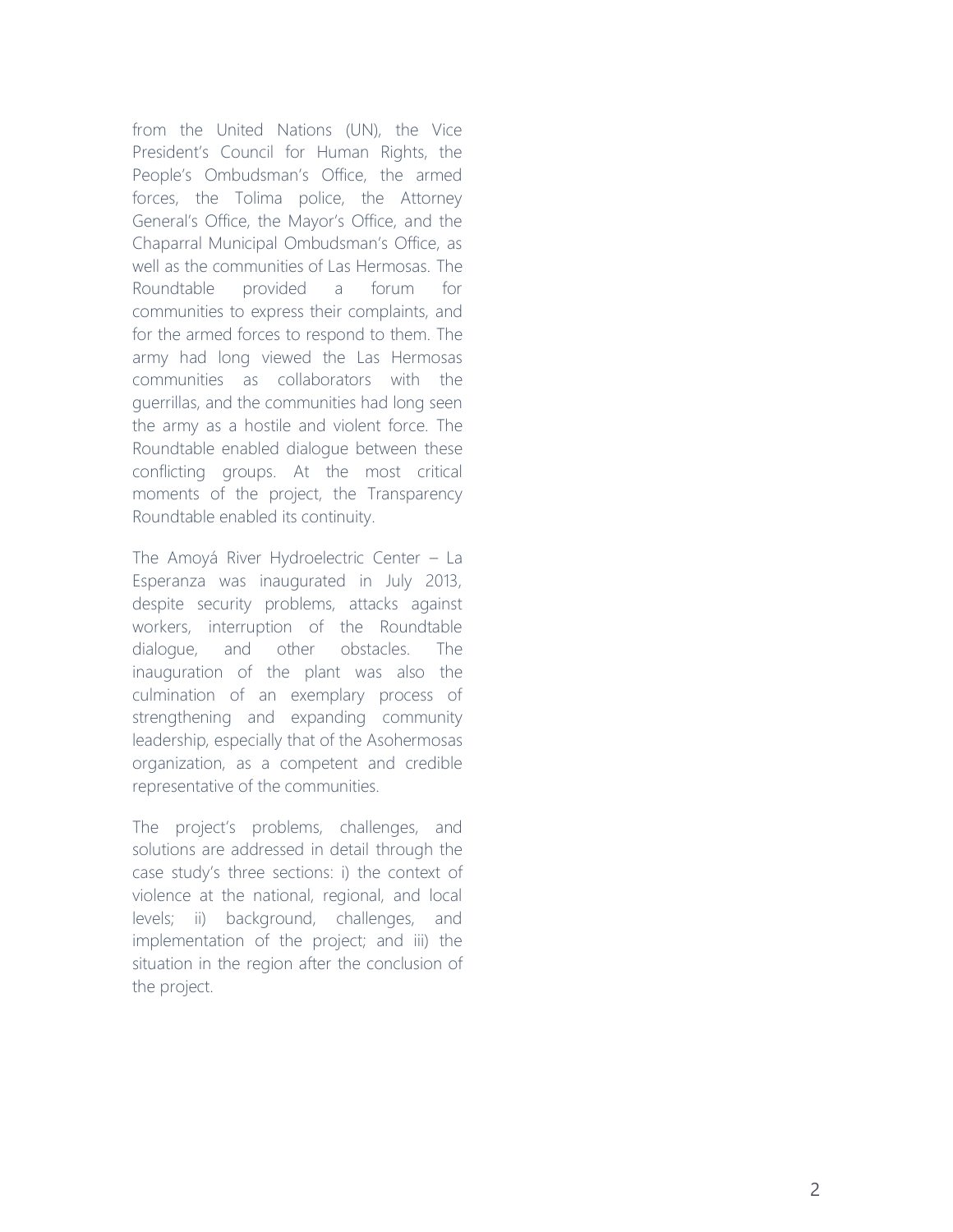# **Methodology**

The present case study is based on information collected both from within the company and from stakeholders of the project, including members of the Las Hermosas communities.

ISAGEN provided for review a range of internal documents, including technical studies related to the construction of the hydropower station. Information was also collected through semi-structured interviews with ISAGEN personnel, including executives. The goal was to understand the project from the operational standpoint, including the challenges, dilemmas, and decisions taken by the company in order to achieve its business objectives.

Data was also taken from primary and secondary sources including the press, academic studies, regional analyses, and official sources. Semi-structured interviews were conducted with communities, local authorities, and leaders who were directly involved in the construction of the hydroelectric plant and the Transparency Roundtable.

Interviews with operational personnel and external actors were carried out in April 2016 at ISAGEN's headquarters in Medellín. The external interviews were carried out in the Chaparral Municipality in May 2016.

The study is written in a narrative format in which the operational challenges and external actors' actions are addressed in some detail. The objective of the narrative is to demonstrate the course of the history of the project and its outcomes, in addition to presenting two different perspectives (the company's and those of external actors) on the creation of the plant.

Fundación Ideas para la Paz and CDA are grateful to ISAGEN for its interest in this case study and for having collaborated in the logistical and documentation processes. We would also like to thank the community leaders who were interviewed in the Chaparral municipality for having generously given their time for interviews and consultations, and for having provided the information necessary for the completion of this study.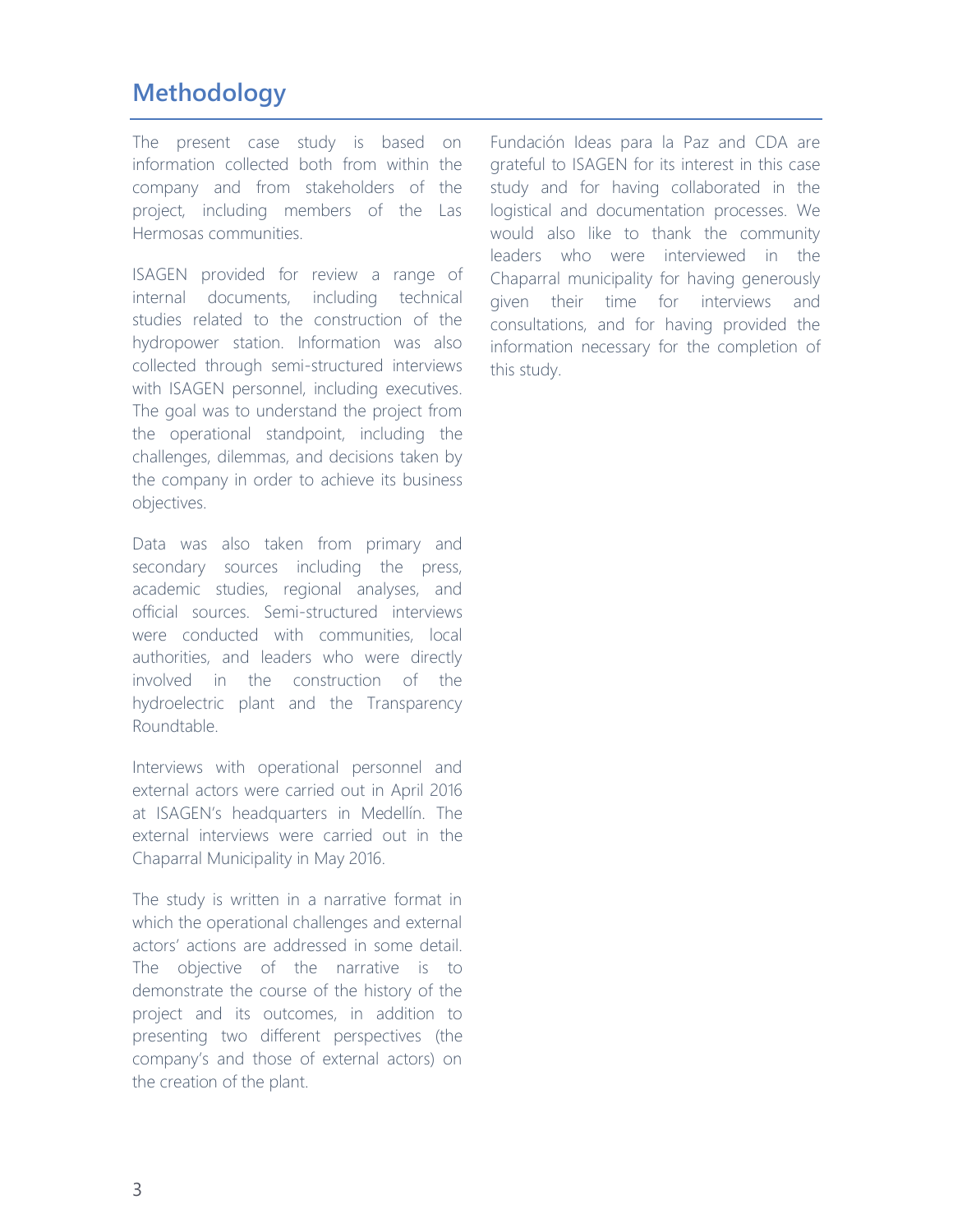

### **List of acronyms**

**Asohermosas:** Asociación de Las Hermosas con desarrollo al futuro (Las Hermosas Association, for Development towards the Future)

**AUC:** Autodefensas Unidas de Colombia (United Self-Defense Forces of Colombia)

**CCC:** Comando Conjunto Central de las FARC (Joint Central Command of the FARC)

**CDA:** CDA Collaborative Learning Projects

**CNMH:** Centro Nacional de Memoria Histórica (National Center for Historical Memory)

**FARC-EP:** Fuerzas Armadas Revolucionarias de Colombia, Ejército Popular (Revolutionary Armed Forces of Colombia, People's Army)

**FIP:** Fundación Ideas para la Paz (Ideas for Peace Foundation)

**ELN:** Ejército de Liberación Nacional (National Liberation Army)

**EPL:** Ejército Popular de Liberación (People's Liberation Army)

**PC3:** Partido Comunista Clandestino (Clandestine Communist Party)

**EMP:** Environmental Management Plan

**FGFP:** Forest Guardian Families Program

**CAB:** Community Action Board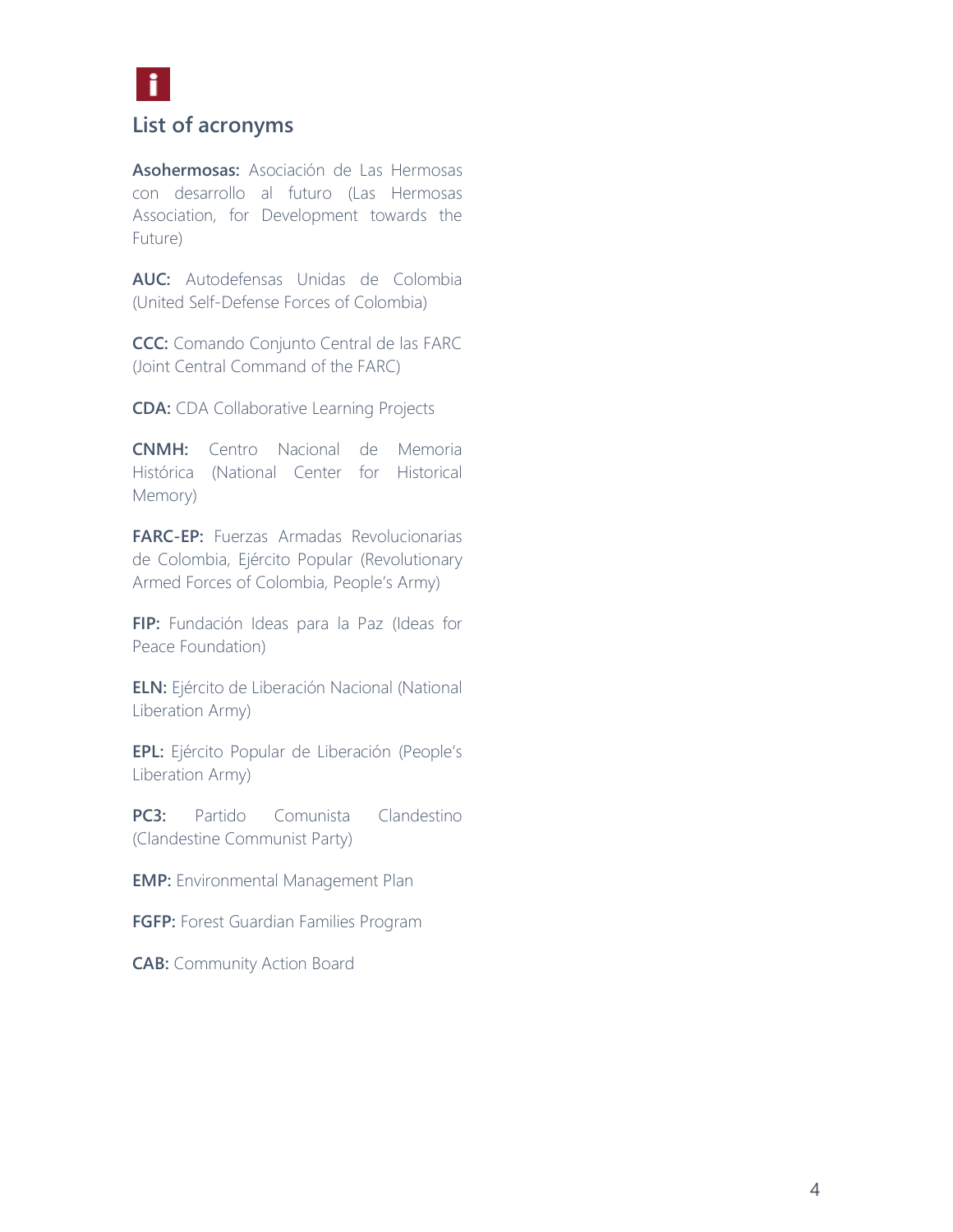# **The Case of the Amoyá River Hydroelectric Center - La Esperanza**



*Image 1. Aerial view of the Las Hermosas Canyon. Image taken from the Colparques website. [Online] [Accessed October 7, 2016]. Available at: http://www.colparques.net/HERMOSAS*

### **1. Context**

### **1.1 Location of the project**

In 2013, the Amoyá River Hydroelectric Center – La Esperanza began operations. It had been built by the Colombian company ISAGEN in the community of Las Hermosas, Chaparral Municipality, in southern Tolima Department (Colombia). The hydroelectric station has capacity to generate 80 MW (megawatts), taking advantage of the convergence of the Amoyá and Davis rivers through a process of capturing the "run of the river," avoiding the construction of a dam.

The Chaparral municipality is 163 kilometers from Ibagué, Tolima's capital. The village of Las Hermosas is located in the Las Hermosas Canyon, in the lowlands of the Las Hermosas National Park, in the central mountain range that runs between the Valle del Cauca and Tolima departments. The park, which is 125,000 hectares in total, is characterized by the presence of craggy outcrops, more than 300 lagoons, extensive moorlands, steep mountainsides, and Andean jungles, making access difficult. The Amoyá River, among others, begins in the park.

The main economic activity in Chaparral is agriculture, in which coffee and fruit growing have prominence. Animal husbandry and fishing are secondary activities, carried out in rural areas. In the urban area, incomes derive from commercial activities and services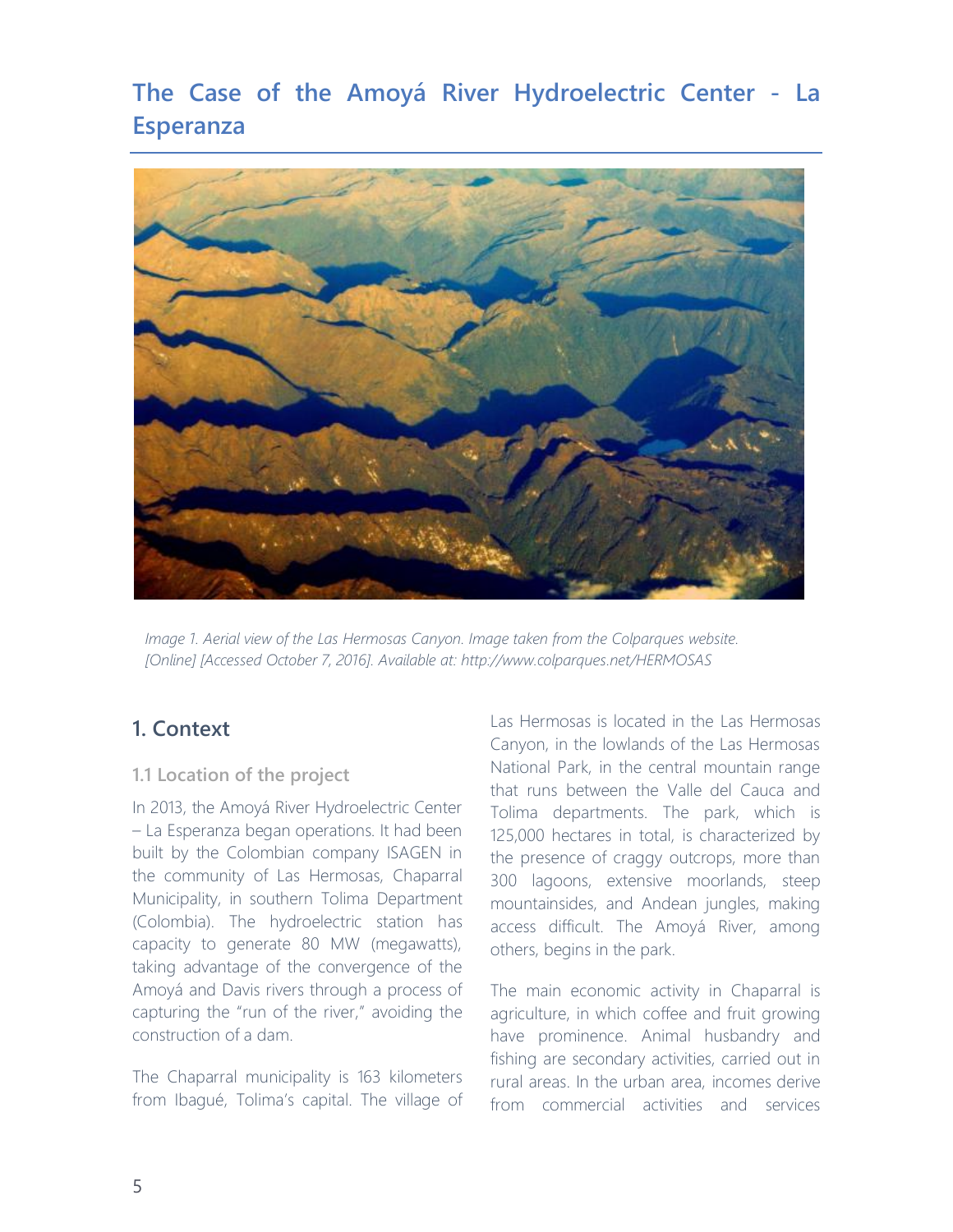including banks, transport, and sales of food and supplies.

Chaparral municipality is divided into five territories, and 151 villages. According to official figures, the approximate number of inhabitants of the municipality was 47,248 in 2016, of whom 26,176 were in the urban area and 20,532 were in the rural area. 1

The Las Hermosas territory includes a total of 28 villages and covers approximately 46,000 hectares. With respect to its population, according to a community census in 2014, there were 5,111 people, of whom 2,312 were women and 2,799 men.

The settment of Las Hermosas began in the 1930s, with greater growth between 1960 and 1970 because of the expansion of the coffee economy at the national level. For the inhabitants of the territory, the 60s and 70s were a prosperous time, especially because of the high price of coffee on the global market. The first community organizations were created during this period, including the Coffee Growers Committee and the Community Action Boards (CAB).

These organizations were the first to promote the construction of community projects such as bridges and footpaths, given the few public initiatives at the time. 2

<sup>&</sup>lt;sup>1</sup> Source: National Administrative Statistics Department (DANE) – 2015.

<sup>2</sup> ASOHERMOSAS and Universidad Javeriana Data. Las Hermosas Sustainable Development Plan 2012 – 2030, Chaparral, Tolima. Bogotá, 2014. p.37.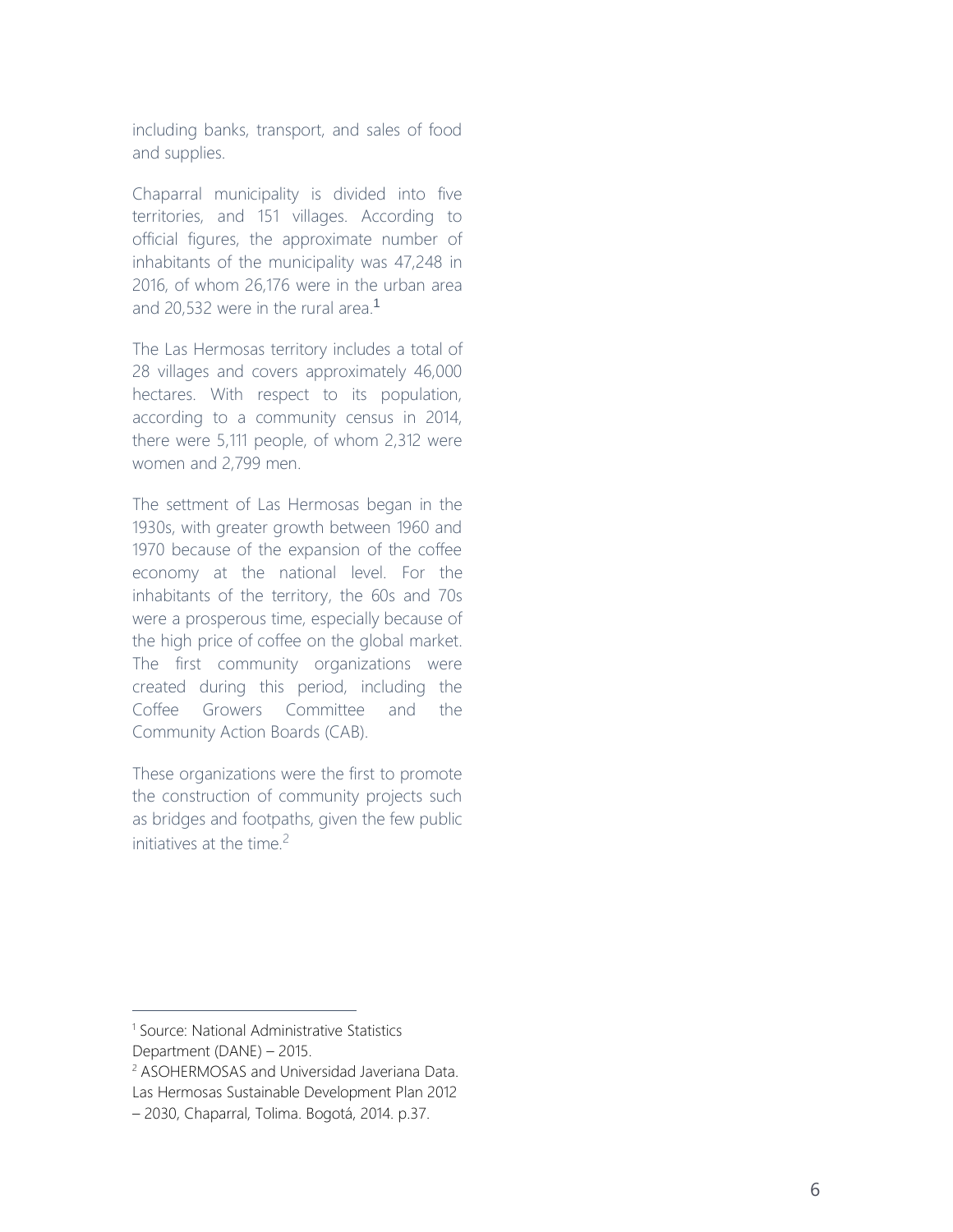

*Map 1. Location of Chaparral in Colombia. Created by FIP.*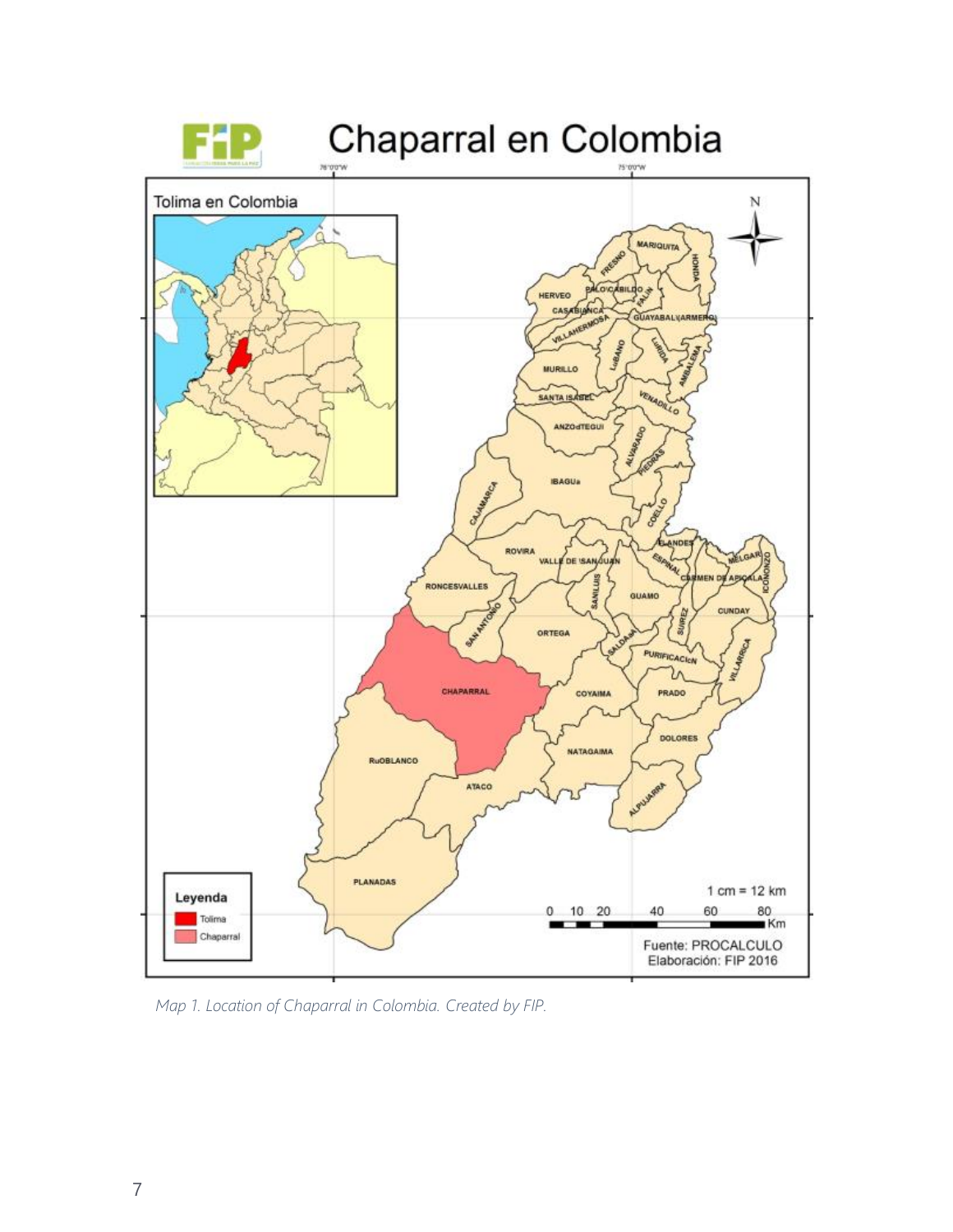The settlement process of the Las Hermosas territory did not involve national or regional institutions, or significant investment in public works. The projects carried out through local initiative during the settlement process were insufficient to meet the basic needs of the community, such as access to clean drinking water, education, health, and transportation.

At the time when construction of the Amoyá Hydroelectric Center got underway, the population perceived that the local and national governments had failed to care or account for their needs. According to the territory's Development Plan (2014), state institutions were present in the form of schools and teachers, the Colombian Family Welfare Institute (ICBF by its Spanish  $acronym)<sup>3</sup>$  the national parks service, and eventually health brigades.<sup>4</sup>

Among the critical indicators that stood out in the baseline study of the territory taken in 2012 was the fact that only 39% of the population had running water, only 5.7% had access to sewage services, and 20% of homes did not have electricity. A large part of the residential infrastructure was deteriorating, with many houses located near roads and paths and in areas at high risk of landslide.<sup>5</sup>

The most prominent economic activity in the territory was coffee cultivation, although there were low levels of productivity and mechanization in the coffee sector. In some villages at higher elevations, there was milk production and keeping of livestock as well.

 $\overline{a}$ 

### **1.2 National context of armed violence**

Before addressing the dynamics of violence and presence of illegal armed groups in the region, it is important to explain the national arena in which those dynamics developed, in order to contextualize ISAGEN's hydroelectric project in Chaparral Municipality.

Since the 1960s in Colombia, there has been a low intensity armed conflict between illegal actors and Colombian state forces. Among the illegal actors are leftist guerrilla groups: the Revolutionary Armed Forces of Colombia, People's Army (FARC-EP by its Spanish acronym), the National Liberation Army (ELN by its Spanish acronym), and the People's Liberation Army (EPL by its Spanish acronym). In the 1980s, right-wing paramilitary or "selfdefense" groups, arose in reaction to the insurgency. In addition, there are drug trafficking cartels and other organized crime groups associated with narcotics trafficking and kidnapping.

Analyses of the causes of the conflict diverge with respect to its origins and drivers, as well as the different periodizations of Colombian history. However, current dynamics of conflict can largely be explained by the challenge the guerrilla groups presented to the Colombian State in the sixties, in addition to international factors such as the Cuban Revolution and the rise of the Soviet Union in the middle of the twentieth century. Some of the factors that have prolonged the conflict until today are the substantial resources armed groups have been able to generate through drug trafficking, combined with a state that has been weak historically in terms of its ability to monopolize the use of force.

The origins of the conflict can be traced to the times of the Party Violence from 1948 to 1958. This chapter of Colombian history

<sup>&</sup>lt;sup>3</sup> National Colombian institution in charge of child and adolescent protection.

<sup>4</sup> Data Ibid.

<sup>5</sup> Data. Ibid. Pp. 41 – 42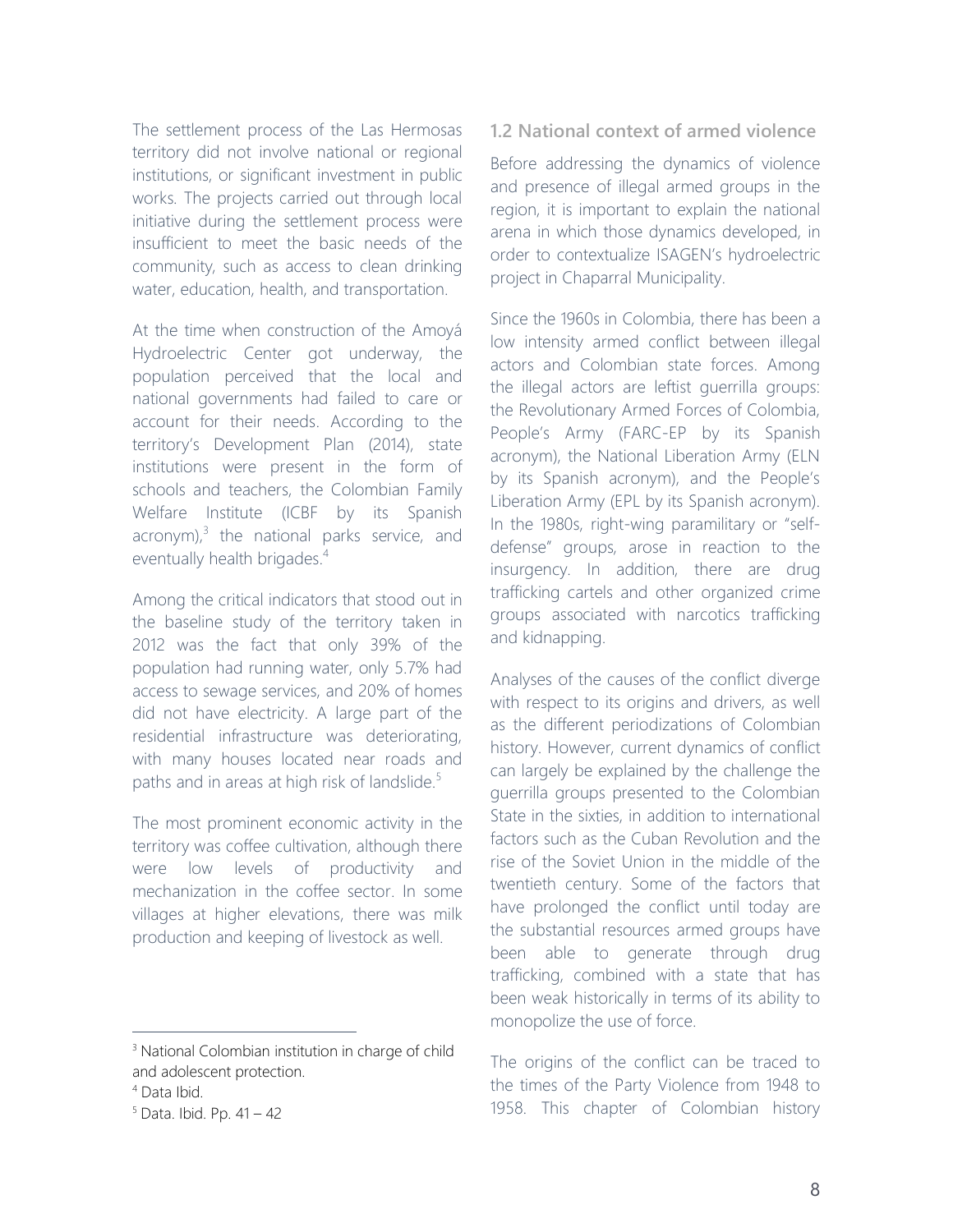involved a conflict between sympathizers of the Conservative and Liberal parties, respectively, in a confrontation that, without being declared a civil war, left approximately 300,000 people dead. Even though this period is said to begin in 1948 with the assassination of Liberal political leader Jorge Eliécer Gaitán in Bogotá during the 19<sup>th</sup> Panamerican Conference, interparty violence had been occurring since the 1930s.

Gaitán's assassination, however, triggered episodes of violence in different areas of the country. Liberals, furious over the murder of their leader, acted against Conservative families and leaders. Conservatives recruited and armed peasants and sympathizers in the Boyacá Department, with the intention of preserving the Conservative government of President Mariano Ospina Pérez. Conservative armed groups, known as "chulavitas," were ferried to conflict zones to quell uprisings. This situation intensified the violence in broad swaths of the country such as the Eastern Plains (in the east of Colombia) and the center, including Tolima Department.

In Tolima, the "chulavitas" confronted the socalled "gaitainistas," resulting in several massacres in the municipalities of Anzoátegui, Falan, Chaparral, and Rovira. In these municipalities, organized Liberal self-defense groups fled to rural areas for safety. These groups were the early manifestations of the future Liberal guerrillas in the south of Tolima<sup>6</sup>

In the early years of the 1950s, the country experienced widespread instability and

<http://www.banrepcultural.org/node/32650>

insecurity. Prominent political actors viewed military governance as the solution to the rural violence and party divisions. In the context of interparty violence, the national army became a neutral actor, unlike the national police, which adhered to the ideas of the Conservative Party. In 1953, military man Gustavo Rojas Pinilla assumed the Presidency in a military coup (1953-1957). Among his first actions was the de-politicization of the police force and an amnesty that aimed to facilitate the disarmament of Liberal militias. In the south of Tolima, some groups took advantage of the amnesty. However, some communist groups abstained, forming the earliest guerrilla units of the FARC.

Although the Rojas Pinilla government tried to "pacify" Tolima, as did the civilian president who succeeded him, Alberto Lleras Camargo (during the National Front period, when political leadership alternated between Liberals and Conservatives by mutual agreement), the region saw high levels of violence. In 1958, for example, there were 52 massacres related to interparty conflict, forcing military authorities to take over governance of the department. In addition, the government authorized the civilian population to carry weapons for self-defense, as by this time armed groups of bandits had also emerged in the south of the department.

### **1.3 The origins of the FARC in Tolima Department**

During the government of Guillermo León Valencia (1966-1967), who was the second president during the National Front, the socalled "pacification" of the republic began. This consisted of attacking groups of bandits, as well as significant military action against militias. In some areas, militias had declared "independent republics" – areas where

<sup>6</sup> Data. URIBE, María. Violence and Massacres in Tolima: from the death of Gaitán to the National Front. [Online] (1991). [Accessed October 18, 2016]. Available at: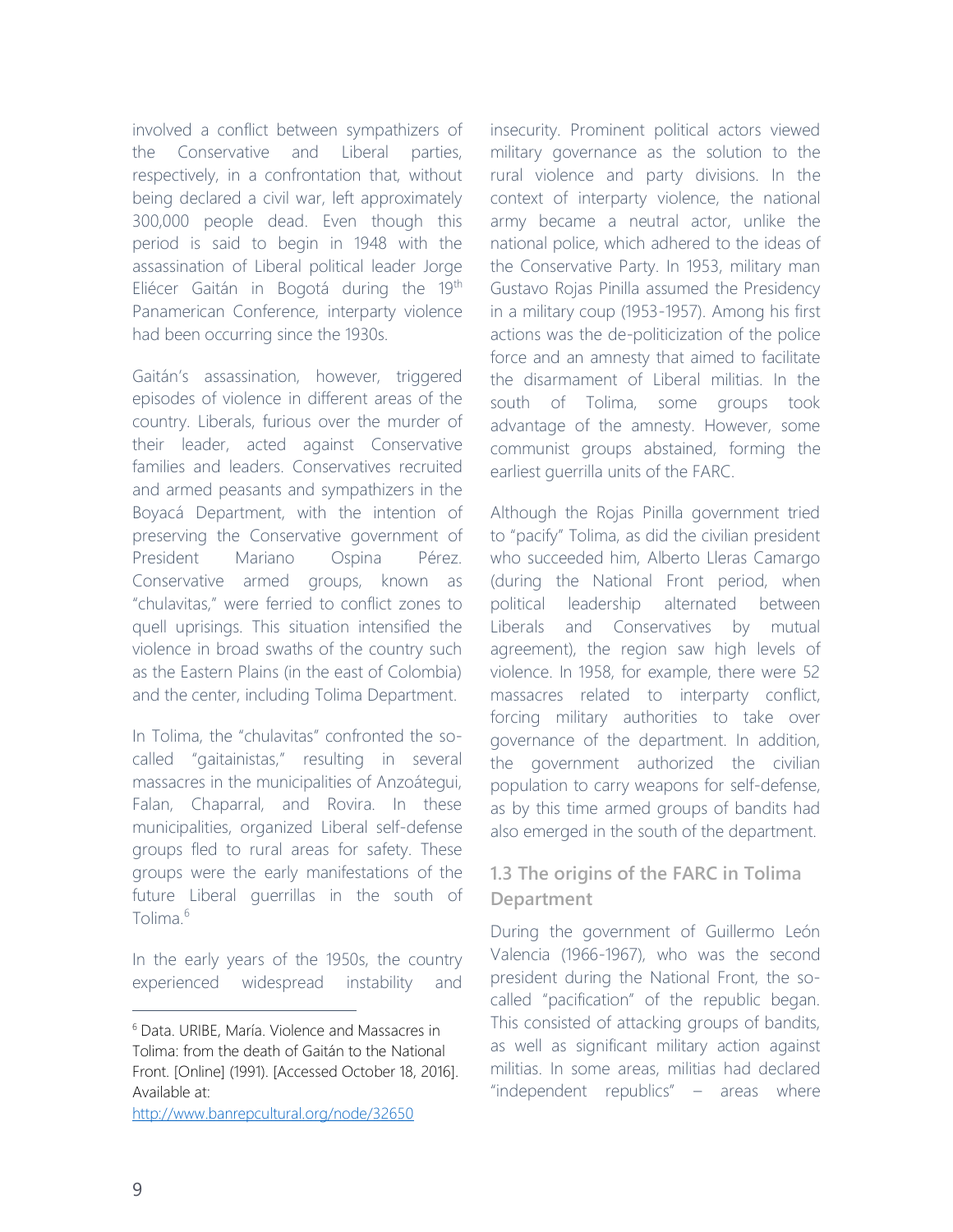guerrilla groups had formed with the support of the Colombian Communist Party, where the guerrilla units exercised territorial control. In Tolima, the bandit groups, who commanded no political allegiance from the local population, were now clearly differentiated from the communist guerrilla groups.

The south of Tolima was home to the socalled "Independent Republic of Marquetalia" in the town of Gaitania, Planadas municipality, very close to Chaparral. This is commonly considered the "birthplace" of the FARC. It is a mountainous area where the guerrilla groups that did not lay down arms during the the amnesty had taken refuge. These guerrilla groups included FARC commanders Pedro Antonio Marín, alias "Manuel Marulanda Vélez" or "Tirofijo," and Luis Alberto Morantes, alias "Jacobo Arenas."

In 1962, the army and the Liberal guerrillas began intense military confrontations in the area, forcing the guerrillas' temporary withdrawal into the Central Mountain Range. In July 1964, these guerrilla members formed the Southern Bloc, which expanded towards the Eastern Mountain Range and the Orinoquia region. In 1966, the Liberal guerrillas started to call themselves the Revolutionary Armed Forces of Colombia – FARC.

After the official offensive against the "Independent Republic of Marquetalia" there was no effective strategy for consolidating state control in southern Tolima. In addition, the challenging topography allowed the FARC to use the region as a refuge and fallback position. The area was also strategic for the guerrillas, as it is close to the Colombian capital and functioned as a safe transit corridor for the insurgency, connecting the

northern, southern, eastern, and western regions of the country. This allowed the guerrillas favorable conditions for movement, expansion, and stockpiling supplies.<sup>7</sup>

Since that time, the south of Tolima has been a central part of the area of influence of the FARC Joint Central Command or Central Bloc, which, along with the Eastern Bloc, includes the highest-ranking commanders of the guerrilla group.

### **1.4 National security strategies**

The construction of the Amoyá Hydroelectric Center occurred during the second presidential term of Álvaro Uribe Vélez (2006 – 2010) and the first term of President Juan Manuel Santos (2010 – 2014). Although the conflict in Tolima began during The Violence, it was between 1996 and 2006, and then during the military offensive of Álvaro Uribe in his effort to eliminate the guerrillas from the south of Tolima, that the violence in that area was most acute.

The National Center for Historical Memory (CNMH by its Spanish acronym) found that during the decade from 1996 to 2006, the conflict worsened in many parts of the country, with particularly significant repercussions for the civilian population and for national infrastructure. $8$  During this time the armed groups fought each other and the armed forces for control over territory and illegal economic activity such as coca and poppy cultivation, drug and contraband

<sup>7</sup> Fundación Ideas para la Paz. Dynamics of the armed conflict in Tolima and their humanitarian impact. [Online] (2013). P. 8. [Accessed October 4, 2016]. Available at:

[http://archive.ideaspaz.org/images/DocumentoM](http://archive.ideaspaz.org/images/DocumentoMonitoreo_ConflictoArmado_Tolima_Julio2013.pdf) [onitoreo\\_ConflictoArmado\\_Tolima\\_Julio2013.pdf](http://archive.ideaspaz.org/images/DocumentoMonitoreo_ConflictoArmado_Tolima_Julio2013.pdf) 8 Ibid. p. 111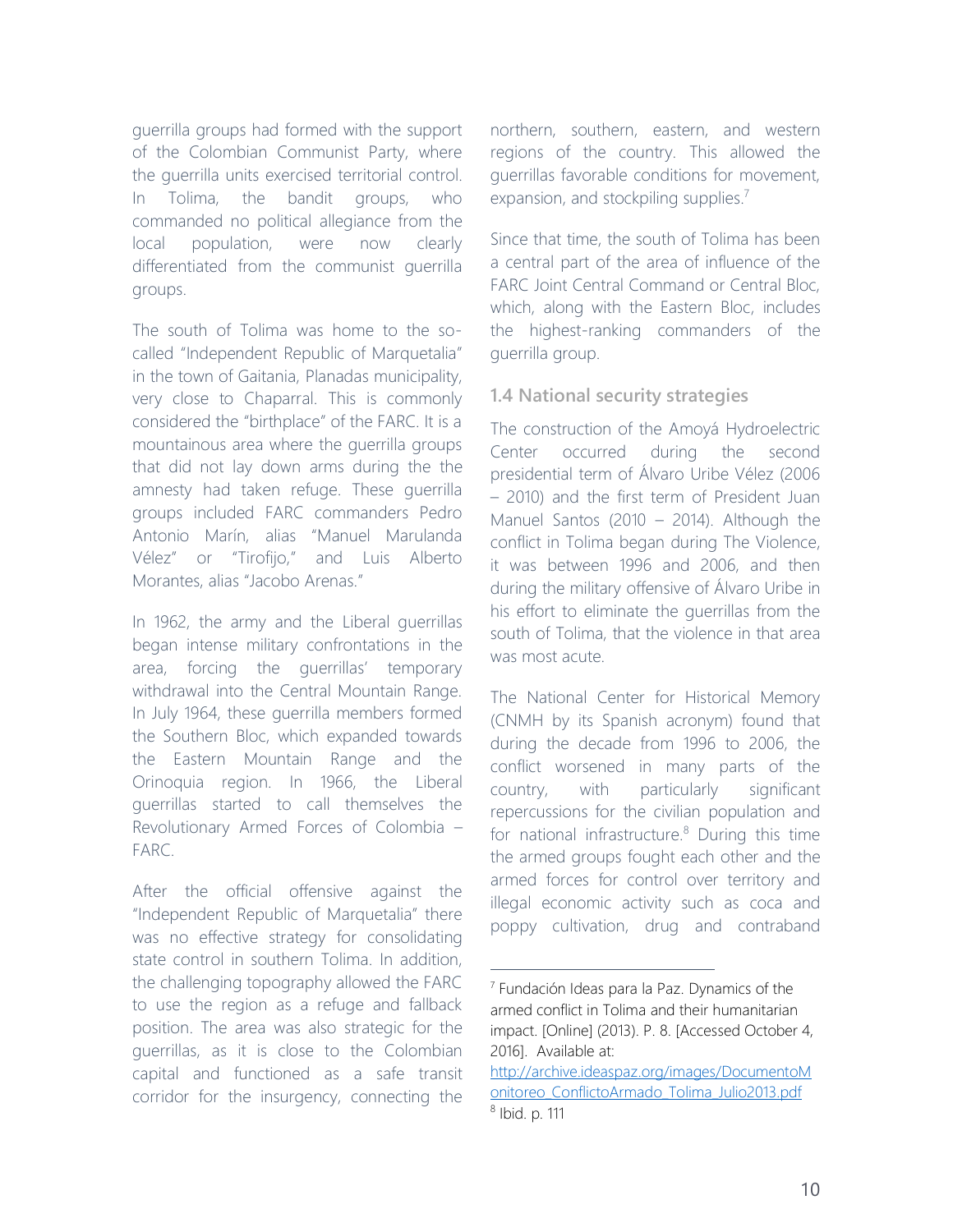trafficking, extortion, and theft of gasoline. During this period, there rates of violence and incidents relating to conflict skyrocketed.<sup>9</sup> In 1991, Colombia had a record homicide rate of 81.12 per 100,000 people, and in 2000 it reached a total of 3,478 kidnappings – the highest number in the history of the country for that offense.

Leading into the 1990s, guerrilla activity increased greatly after the Fifth Summit of the Simón Bolívar Guerrilla Coordination, which was convened in 1987 with the objective of coordinating action among the various guerrilla groups across the country. The summit included the FARC, the ELN, and the EPL, among others. At the Fifth Summit, the armed groups agreed to carry out an offensive against security forces, and to increase attacks against strategic infrastructure. The offensive against infrastructure had several goals, one of which was pressure to oil and power generation companies and operators for extortion payments. Another was to demonstrate the guerrillas' capacity to the national government and to the public. Examples include the systematic bombing of the Caño Limón Coveñas oil duct in the Arauca Department (in the north of Colombia), and the bombing of electricity towers all over the country.

In response, President Cesar Gaviria Trujillo (1990-1994) formed the National Counter-Violence Strategy, launching a counteroffensive against the guerrillas and a program to strengthen the military, as well as a stronger justice policy directed towards the leaders of the drug cartels. During this period, the armed forces focused their action on neutralizing the FARC and ELN high

commanders. However, no important commanders were neutralized and the guerrillas were able to use resources from drug trafficking to strengthen their own capacities.

During the mandate of President Ernesto Samper Pizano (1994-1998), the armed forces suffered one of their most significant setbacks and the country suffered a major escalation in violence. The setbacks included FARC attacks and take-overs of several military bases in the south of Colombia, such as Delicias and Miraflores. These attacks negatively affected the morale of the armed forces and built up public support for intervention in Colombia by the United States. In addition, Samper's military and political leadership came into question, as he was accused of receiving money from drug trafficking to finance his presidential campaign.

Also at this time, the paramilitary groups began to organize themselves and expand to more areas of the country, under a counterinsurgence strategy. This was consolidated by the formation of the United Self-Defense Forces of Colombia (AUC by its Spanish acronym) in 1997. In some regions such as Montes de María in Sucre and Bolívar (northern Colombia), and in the eastern region of the Antioquia Department, the AUC achieved significant control of territory and population.

Towards the end of Samper's time in office, the security situation was deteriorating, leading to discussion of a negotiated end to the armed conflict  $-$  a proposal made by Andrés Pastrana Arango (1998 – 2002), who was elected president based on this aspect of his campaign. When Pastrana assumed his mandate, he started peace talks with the FARC in a large area in the southeast of the

<sup>&</sup>lt;sup>9</sup> Ibid. p. 156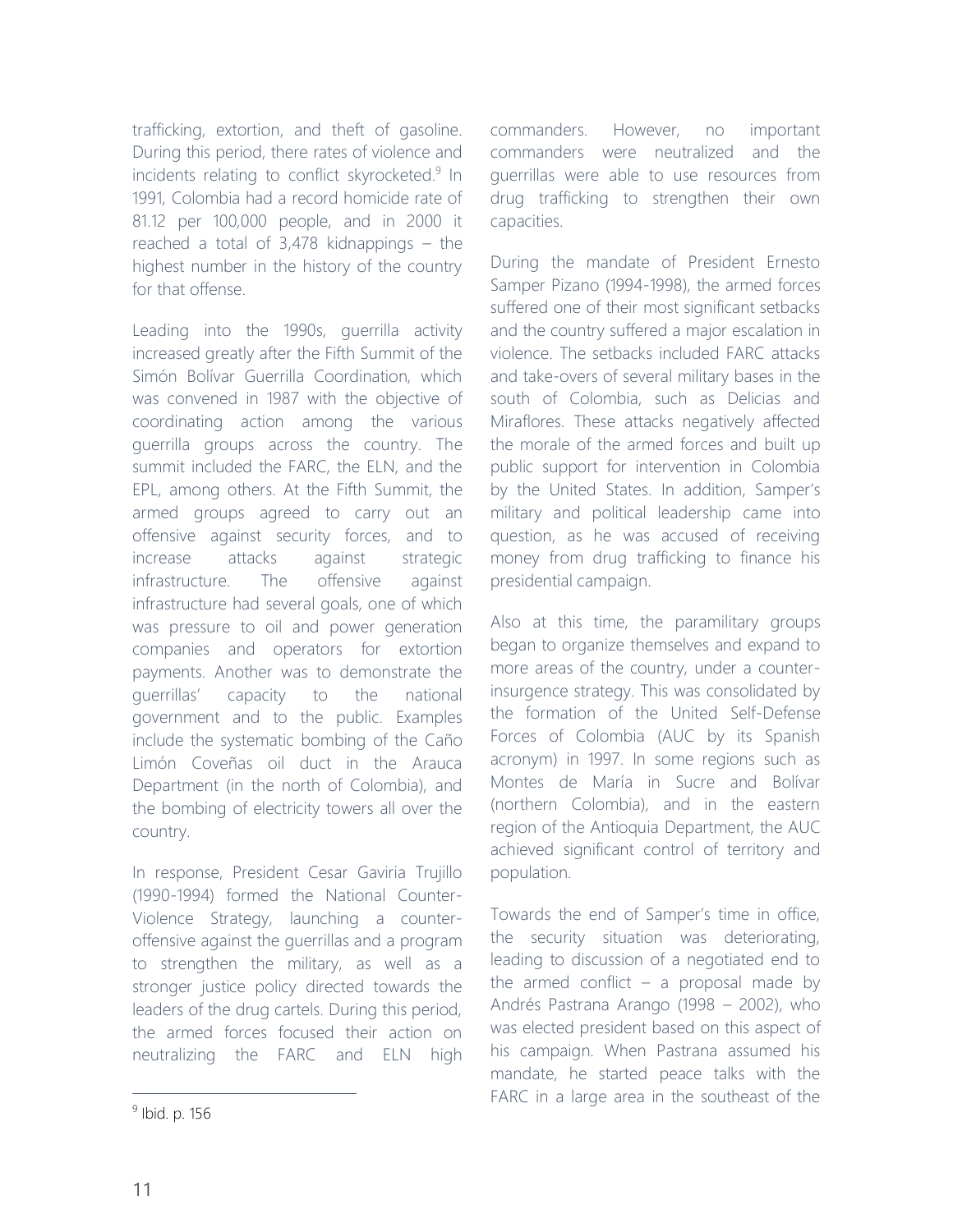country, where the military vacated four municipalities in order to facilitate the dialogues. However, the FARC took advantage of the absence of the military from the region to increase their military and economic capacity. Finally, in February 2002 after the kidnapping of Senator Jorge Eduardo Gechen, the government abandoned the peace talks after four years of fruitless negotiation.

Despite the failure of the dialogues and the strengthening of the guerrilla groups, the government of Andrés Pastrana carried out a significant modernization of the armed forces, with improvement of operational capacity and purchase of better arms and military airplanes. Most of this process of military strengthening was carried out with resources from Plan Colombia.<sup>10</sup>

The failure of both the peace talks with the FARC and the attempts at dialogue with the ELN during Andrés Pastrana's term facilitated ascendency to the presidency by Álvaro Uribe Vélez (2002-2010), who was elected under a promise to recover national security by military means. This strategy was known as "Democratic Security," and allowed the rapid expansion of the armed forces in most of the country, and a considerable increase in military operations.

In 2002, for the first time in several years, offensive actions by the armed forces' were

more frequent than those by guerrillas.<sup>11</sup> The Uribe government also neutralized several commanders from the FARC secretariat, including alias "el Mono Jojoy" and alias "Raúl Reyes," and reduced both the FARC's and the ELN's capacity by almost half.<sup>12</sup> The state offensive forced the armed groups to return to traditional guerrilla warfare, based on small group combat operations with reduced effort to control territory.

During Uribe's military offensive against the guerrillas, the AUC began a process of demobilization and judicial processing (2003- 2006), in which approximately 31,600 members of the different paramilitary groups demobilized, among them the Cacique Nutibara Bloc, the Centauros Bloc, and the Autodefensas Campesinas del Magdalena Medio or Peasant Self-Defense Forces of Magdalena Medio.

Later, some ex-paramilitaries formed criminal groups in the regions where the paramilitary structures demobilized, creating a new focus of violence, especially in urban contexts. The crimes perpetrated by these groups include micro-extortion and micro-trafficking, a problem that authorities are now confronting and communities are facing in several municipalities of the country.

 $\overline{a}$ 

<sup>&</sup>lt;sup>10</sup> Plan Colombia was an anti-drug trafficking and state-strengthening cooperation plan approved in 1999 by the United States Congress. Through this plan, the Colombian government received approximately \$2.8 billion (2000-2015). The Bush administration then asked Congress for an additional \$463 million.

<sup>&</sup>lt;sup>11</sup> See statistics in Fundación Ideas para la Paz. Current Situation of the FARC. Bogotá, 2011. Pp. 7 – 10 [online] [Accessed July 20, 2016]. Available at: <http://www.ideaspaz.org/publications/posts/78>

<sup>&</sup>lt;sup>12</sup> At the beginning of 2002, the FARC and the ELN had approximately 24,000 combatants between them; in 2015 the FARC had fewer than 8,000 combatants and the ELN had fewer than 1,000.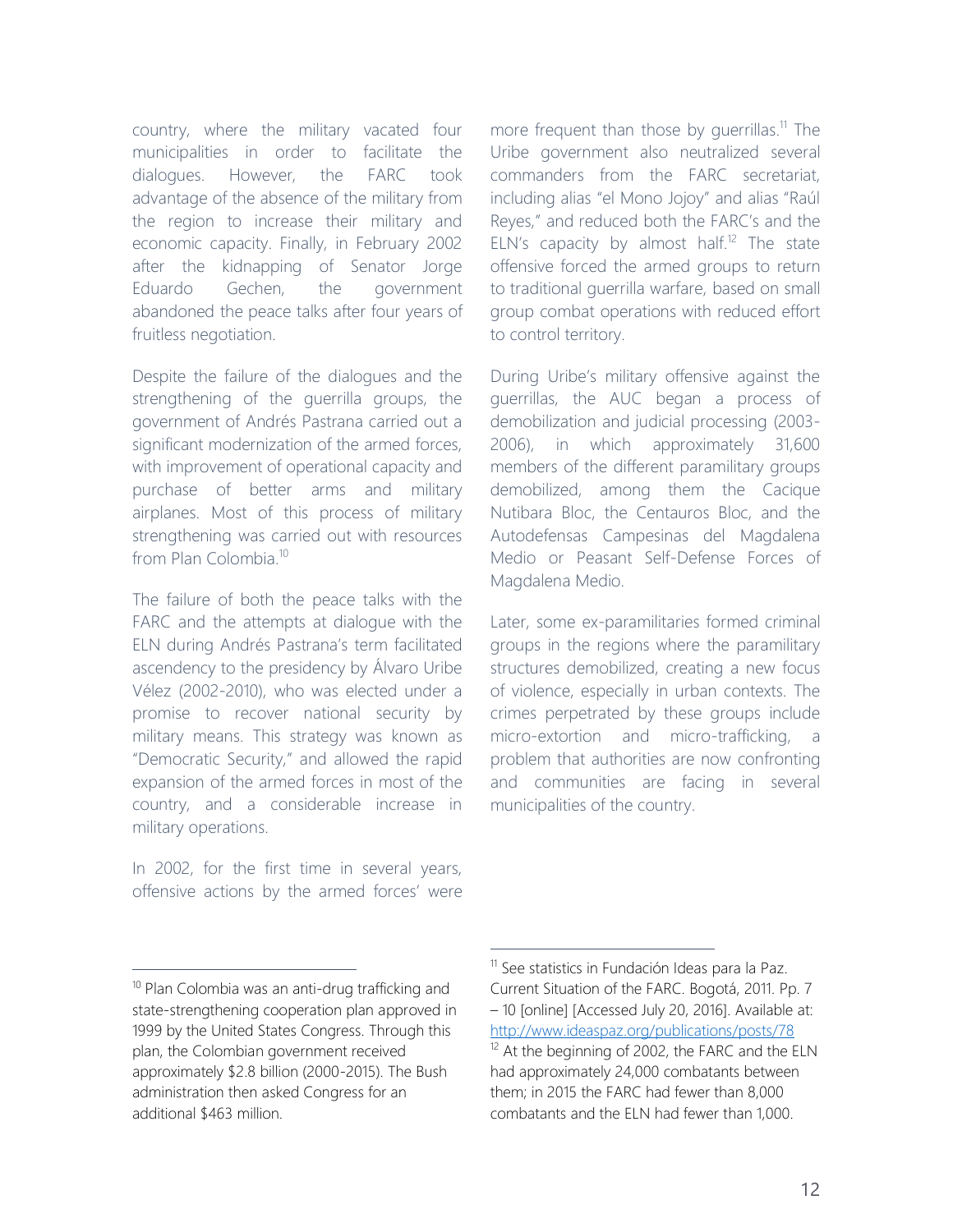# **2. Regional context of armed violence**

The national armed conflict has taken on a range of forms across the country, due to geographic conditions, sources of conflict financing, economic interests, and regional control, among other factors. These regional differences have marked the conflict and had pronounced effects on development throughout the country. Colombia has areas in which the state has more control and provides public goods and services, specifically in the center and some departments in the north. However, in the periphery of the country and the frontier areas, the armed conflict has been felt with greater intensity, and the influence of illegal armed groups has been more constant.

**2.1 Analysis of the conflict at the community level**

The area in which the Amoyá Hydroelectric Center is located has long been dominated by the FARC guerrilla group, especially the Front 21. The FARC capitalized on the size and rugged terrain of the Las Hermosas Canyon, using it as a base for controlling the surrounding area and its population. Before the Amoyá project, the national army was almost completely absent from this region.

As a consequence, in Chaparral there are two fundamentally different contexts: one in the urban area, where the majority of the population lives, with the mayor's office, the Church, the Coffee-growers' Committee, the police command, and other institutions; and the other in Las Hermosas itself, where the FARC exercised near-complete control. The Las Hermosas Canyon area was known as a "FARC resort" because the FARC troops used it to recover, regroup, and plan. Before ISAGEN's investment in the area, the majority of the roadways were in bad condition, and there was no military presence, so few civilians ventured into the area without advanced permission from local CAB leaders.

The FARC supplanted the state authorities in the Canyon and became its own sort of government for the residents of Las Hermosas. The FARC administered justice, maintained security and civic order, controlled transit schedules and movement of people, provided security, and solemnized marriages, among other functions. In one of the interviews conducted for this study, a leader from the area indicated that, while the FARC controlled the area, there was no crime, and people left the doors of their houses unlocked. Locals referred to the FARC's processes for matters of civil and criminal justice as "Justice 21," in reference to the FARC's Front 21.

Front 21 had always been fundamentally political-military in nature. It was part of the Central Joint Command, led by Alfonso Cano, the highest leader of the guerrilla group, who was killed in 2011 by the army. Cano was considered one of the main ideologues of the FARC, and one of the pioneers in the 2000 formation of the Clandestine Communist Party (PC3), which comprised rural and urban political cells meant to impart communist doctrine and provide support to the FARC in diverse areas of the country.

In the 1990s, Alfonso Cano assumed the leadership of the Central Joint Command, and later of the PC3. During that decade, Front 21 became one of the main fronts of the FARC, with more than 3,000 men at arms at the apex of its power.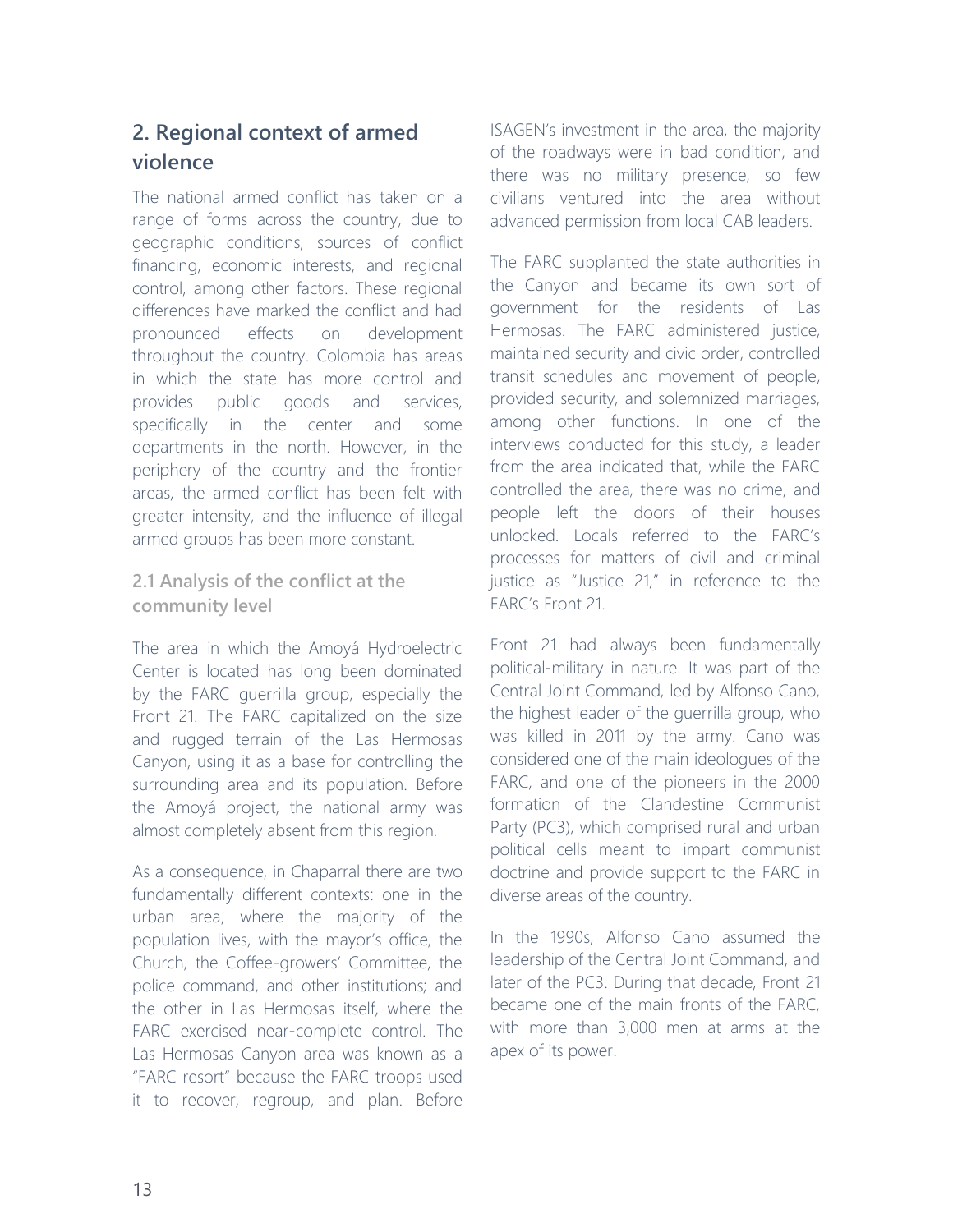By the time ISAGEN began planning the hydropower station, inhabitants of Las Hermosas Canyon had been accustomed to living alongside the FARC for approximately 50 years. The communities had an ambivalent relationship with the armed group – they had learned to reconcile the interests of the insurgent organization with their own interests as a community. It was common in Las Hermosas for one's family members to be actively involved in or sympathizers of Front 21. The population interacted with FARC troops on a daily basis, personally knew the leaders, and had regular encounters with FARC soldiers. The FARC were intimately involved in the daily life of the communities in a peaceful and quasi-paternalistic way.

The guerrillas provided "preferential" treatment to the population in the Canyon. This entailed little physical violence, and none of the extortion fees that the FARC charged in other areas of the country. This allowed the community to live in a climate of relative peace and stability. The urban area of the municipality of Chaparral was not exposed to much violence either. The guerillas made no attempts to control the municipality, and no massacres were recorded there.

To finance its operations, Front 21 had cultivated poppies in the area since the mid-1990s, either planting its own crops or charging fees to other growers, drug producers, and drug traffickers. The problems associated with poppy cultivation and trafficking attracted the attention of the national government, not only because it was financing Front 21, but also because it was located inside a national park.

### **2.2 Emergence of leadership in the midst of conflict**

In 2003, the national government launched an alternative development strategy to benefit families who were located in ecosystems that were valuable to Colombia but were being used for illegal crop cultivation. This strategy included the creation of the Forest Guardian Families Program (FGFP), whose first phase included 30 villages in Chaparral as well as other territories around the country. The program consisted of the voluntary abandonment of coca or poppy cultivation and the gradual replanting of forest species by farmers, in exchange for a temporary subsidy from the government and technical assistance for the implementation of alternative income projects.

There had been no meaningful institutional programs in Las Hermosas Canyon since the Party Violence. At the beginning, the program was well received by the families who registered, because it was a form of fixed income. However, a few months after implementation began, the FARC prohibited the community from accepting payments, possibly because they saw the program as a threat to their territorial control. The FARC's ban had a serious impact on the income of program beneficiaries.

The communities began to voice their discontent to the CAB, who relayed the information to the guerrilla leaders. The CAB formed a "Management Committee," which was to engage with FARC commanders and represent the interests of the community. This caused tensions between the community leaders and some of the guerrilla factions. The commanders of Front 21 believed that the communities were taking the side of the government or even trying to support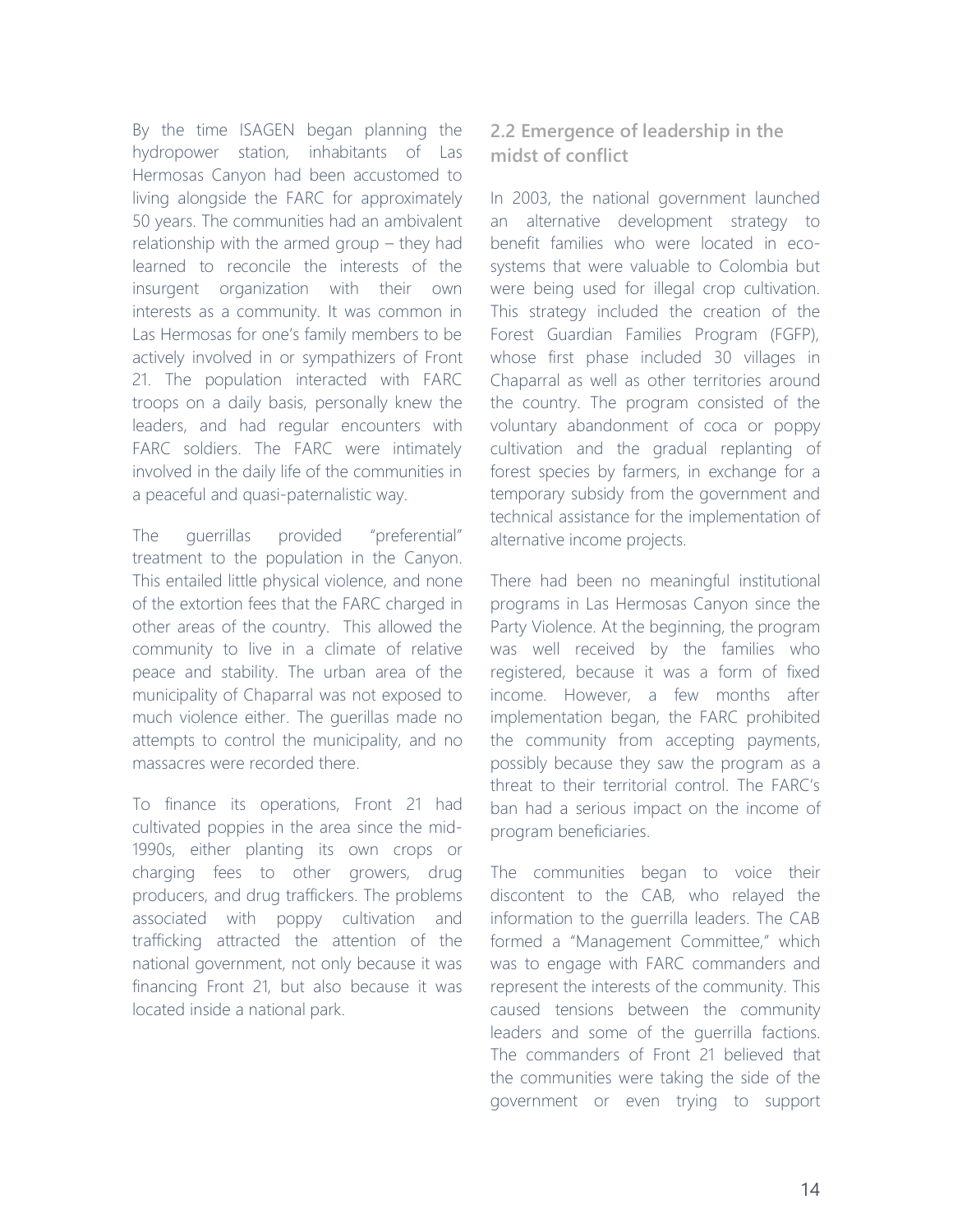intelligence-gathering activities by the Colombian military. In the words of a former leader from the area, due to the FGFP, the guerrillas started to "see ghosts everywhere." This concrete divergence between the interests of the community and those of the FARC represented a subtle but significant change in the relations between the two.

As the FARC sought to exert increasing control over the communities, complaints of abuses against the population by the FARC increased. The guerrillas, in turn, accused community members of being informers or collaborators of the army, or of violating Front 21's rules, and they began to bring community members before judicial hearings. The CAB had internal mechanisms to manage these conflicts, and they activated the Coexistence Committees stipulated in Colombian law to resolve internal community conflicts. Paradoxically, the commanders of Front 21 saw the actions of these committees in a positive light, as they took some responsibility for the conflicts away from the FARC, who therefore did not have to "throw themselves into the community," as one community leader put it.

In the midst of this situation, community representatives started to play leadership roles, redefining the communities' positions and interests with respect to the armed group, and gaining the experience of negotiating the common interests of the population they represented.

These first manifestations of community leadership constituted the roots of the Las Hermosas Association for Development towards the Future (Asohermosas), which ultimately came to represent all of the 28 villages in the area. Asohermosas arose formally as part of a community strategy to capitalize on the possible benefits of the construction of the hydroelectric station, a project initially managed by the Colombian company Generadora Unión.

## **3. Project background**

In 1999, Generadora Unión, a company from Antioquia, obtained the environmental license to construct a power plant that used the Amoyá River.<sup>13</sup> Due to its design, this project was nationally and internationally recognized for taking advantage of the course of the water without having to flood any area – that is, without creating a dam or a reservoir.

Generadora Unión arrived in Las Hermosas in 2001 with the intention of introducing locals to the idea of the project and negotiating with the community. In the community entry process, the company discovered the difficulties it would face in dealing with the strong FARC presence in the area, and the group's influence over the communities in the Canyon. The company raised expectations within the community, which were not fulfilled for a variety of technical and financial reasons. These expectations were passed down to ISAGEN when it took over the project a few

<sup>13</sup> Corporación Autónoma Regional del Tolima (CORTOLIMA), through Resolution 0386 of March 18, 1998 provided Generadora Unión permission for a study of the natural resources in the Amoyá and Ambeima River network, with the goal of conducting a hydroelectric project. Later, on June 18, 1999 Generadora Unión presented its Environmental Impact Study (EIS). After analyzing the EIS, CORTOLIMA determined that the project was environmentally viable and issued the Unique Environmental License for the construction and operation of the hydroelectric generator on the Amoyá River through Resolution 1858 of December 16, 1999 which was modified on various occasions (Information provided by ISAGEN).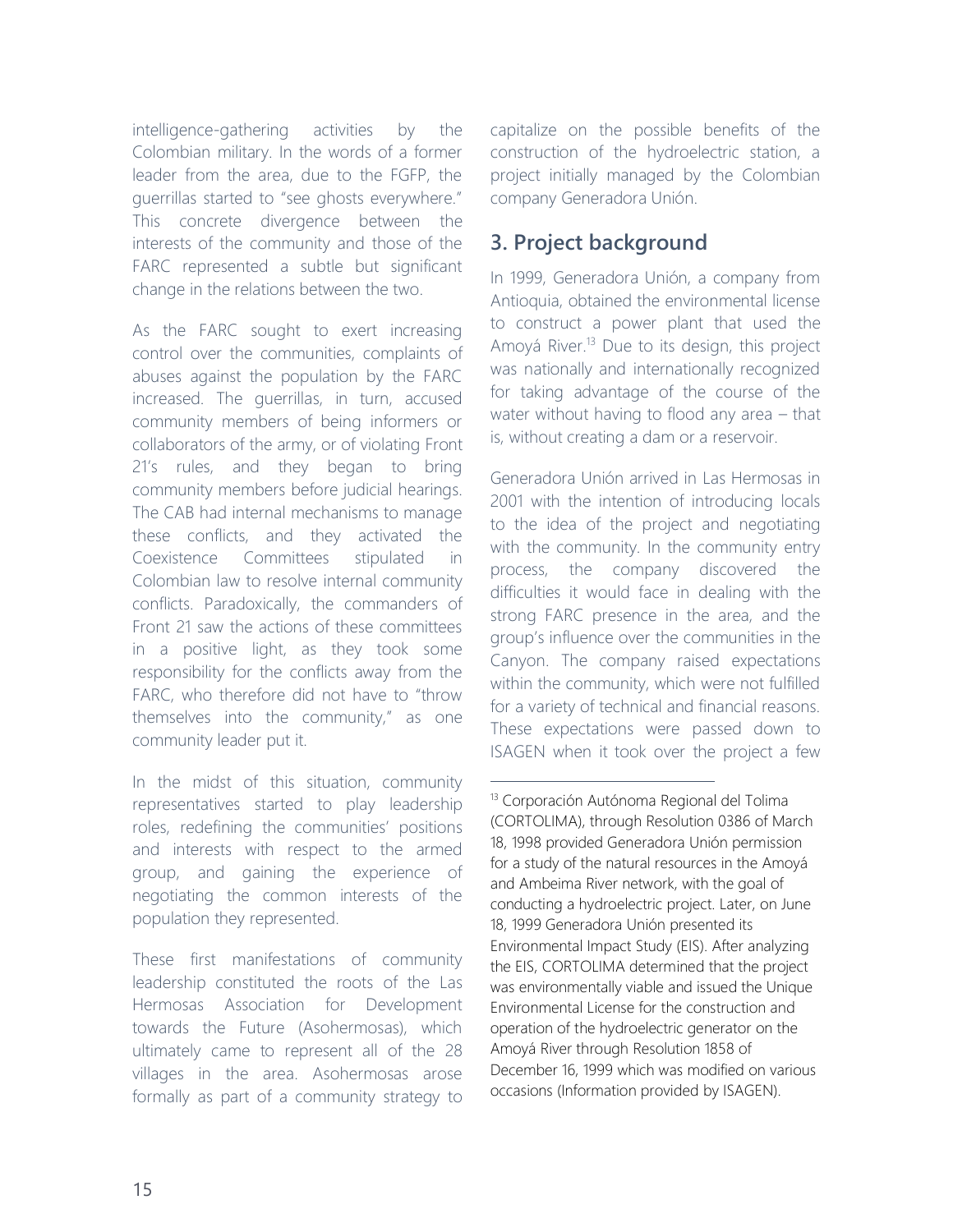years later. Among the promises Generadora Unión made to the community were investments including improvements to hospital equipment, schools, access routes, and an aerial tramway.

In addition, the company promised the communities that they could participate in the project's security through the creation of a cooperative that would make the army's presence in the area unnecessary. The communities welcomed this news, not only because it would generate temporary employment for the inhabitants of the villages, but also because it meant that Front 21 commanders would be more likely to approve the implementation of the project, as the guerrillas' greatest concern was that the State would use the project to establish a military presence in the area. In reality, building a hydroelectric station without the presence of the army was impausible, as power plants are considered "social interest works," and the State guarantees their protection.

It is worth noting that when Generadora Unión arrived, it found the in the territory communities that were already organized around the CABs, which facilitated the initial negotiations between the company and the communities. The CAB presidents and representatives of the villages would meet first with company employees in Chaparral's urban area, and then later with community members in the Canyon. The FARC also insisted on knowing what was being negotiated, but as the FARC was a proscribed group, it was illegal for any company to engage them directly. The community's interests lay in the benefits that the project would provide, but it would be impossible to execute the project without the assent of the FARC. The CAB presidents therefore entered into a dialogue process to convince the guerrillas of the social benefits that would accrue to communities as a result of the project. This effectively obligated the CAB presidents to negotiate and consult with the guerrilla commanders, and the CAB presidents became informal negotiators between the company and the armed group. A few months after this process got underway, with the benefits the community would receive from the project already defined, Generadora Unión announced that the project would be assumed by another company. In 2006, ISAGEN bought the project plans and assumed the challenge of building the hydroelectric plant.<sup>14</sup>

#### **3.1 ISAGEN**

 $\overline{a}$ 

Until the beginning of 2016, ISAGEN was a mixed enterprise, whose majority owner was the Colombian state, with 57% of the shares. By decision of the national government at that time, this percentage was sold to private investors.

There are several reasons why ISAGEN was well-positioned to acquire the project. First was the upper management's high level of interest. The General Manager presented the initiative to the Board of Directors, highlighting its financial viability and profitability. The General Manager believed that ISAGEN had the necessary capacity to manage the risks present in Las Hermosas Canyon, as will be explained later.

<sup>&</sup>lt;sup>14</sup> Through Resolution 531 of June 1, 2006 CORTOLIMA approved the cessation of environmental rights and obligations of the hydroelectric project in the Amoyá and Ambeima Rivers to ISAGEN S.A. E.S.P.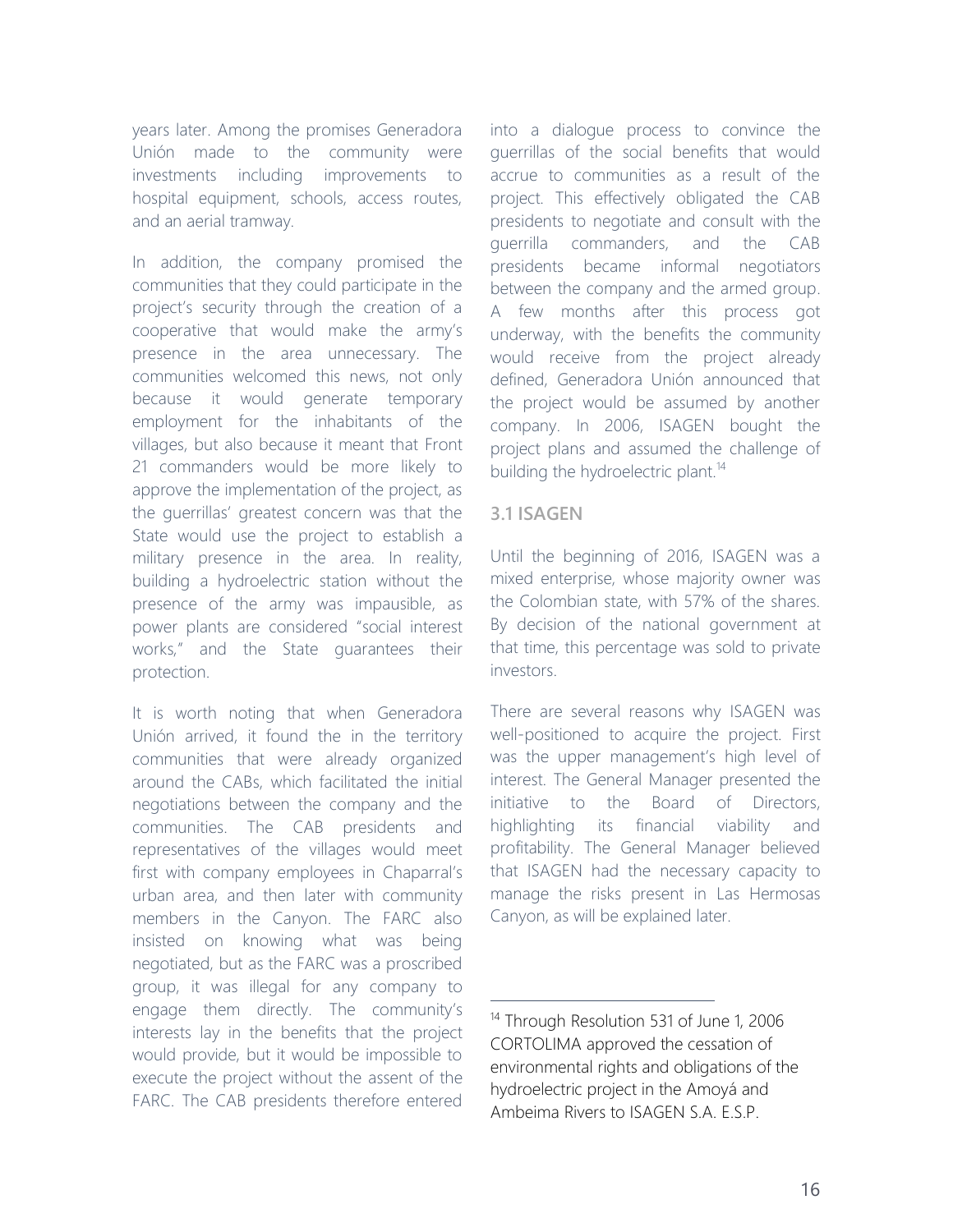The second reason for acquiring the project was its profitability. The project would not require the acquisition of much land, nor the resettlement of local populations, and the potential return on investment was high, in part due to the strength of the energy market at the national level and national laws that favored electricity generation projects.

Third, and most important, was the fact that ISAGEN was a mixed enterprise with significant state ownership, which meant that it could assume greater contextual risks, such as those represented by Las Hermosas Canyon. The project was a public initiative that had the approval and interest of President Álvaro Uribe Vélez.

### **3.2 Valuation and exposure to risk**

By the time ISAGEN acquired the license for the project, the company had had experience with Colombia's armed groups. At the end of the 1990s, ISAGEN began to receive threats at its other project sites from guerrilla groups. The guerrillas held that the company and the power industry in Colombia had a "large debt" to society. They blew up electrical towers and kidnapped company personnel. These events provoked ISAGEN's directors to seek a deeper understanding of the complexity of the regions in which the company operated at the time.

Through meetings with civil society actors and contextual studies, the company came to view security risks were not as simply threats of industrial damage and physical harm to company staff. They also included the risks to external actors that flowed from the presence of the company's operations in particular contexts. As a consequence, the company began valuing its security and human rights risks, taking into account in its operations the expectations and recommendations of communities affected by its operations. In its risk management models, the company also included risks to the context that were created by the operation itself, not only in terms of construction of electric infrastructure, but also in operational decisions such as agreements with the armed forces, hiring and management of security personnel, acquisition of local assets and services, and other aspects of its operations.

This approach to risk meant that the company was analyzing and valuing the social risks that it would have to manage, and creating specific strategies to address them. According to corporate interviews conducted for this report, the Amoyá Hydroelectric Center was ISAGEN's effort to operationalize this risk management approach as a pilot project. The company viewed the approach as offering a competitive advantage that would help with other projects in Colombia as well.

Some ISAGEN employees and the consulting firm hired to conduct the initial engagement with communities recognized that they were always exposed to a high level of security risk. However, after the analysis carried out by the risk analysis team, ISAGEN developed a robust strategy to manage the physical security of employees and contractors. First, the company initiated entry into operational areas accompanied by the military, thereby ensuring minimum physical security conditions were met. Operational measures were also coordinated, including continuous monitoring of possible effects on human rights resulting from the project, and permanent training for staff in risk awareness and physical security measures.

### **3.3 First approach by ISAGEN**

In approximately 2006, ISAGEN began its work with the communities of Las Hermosas.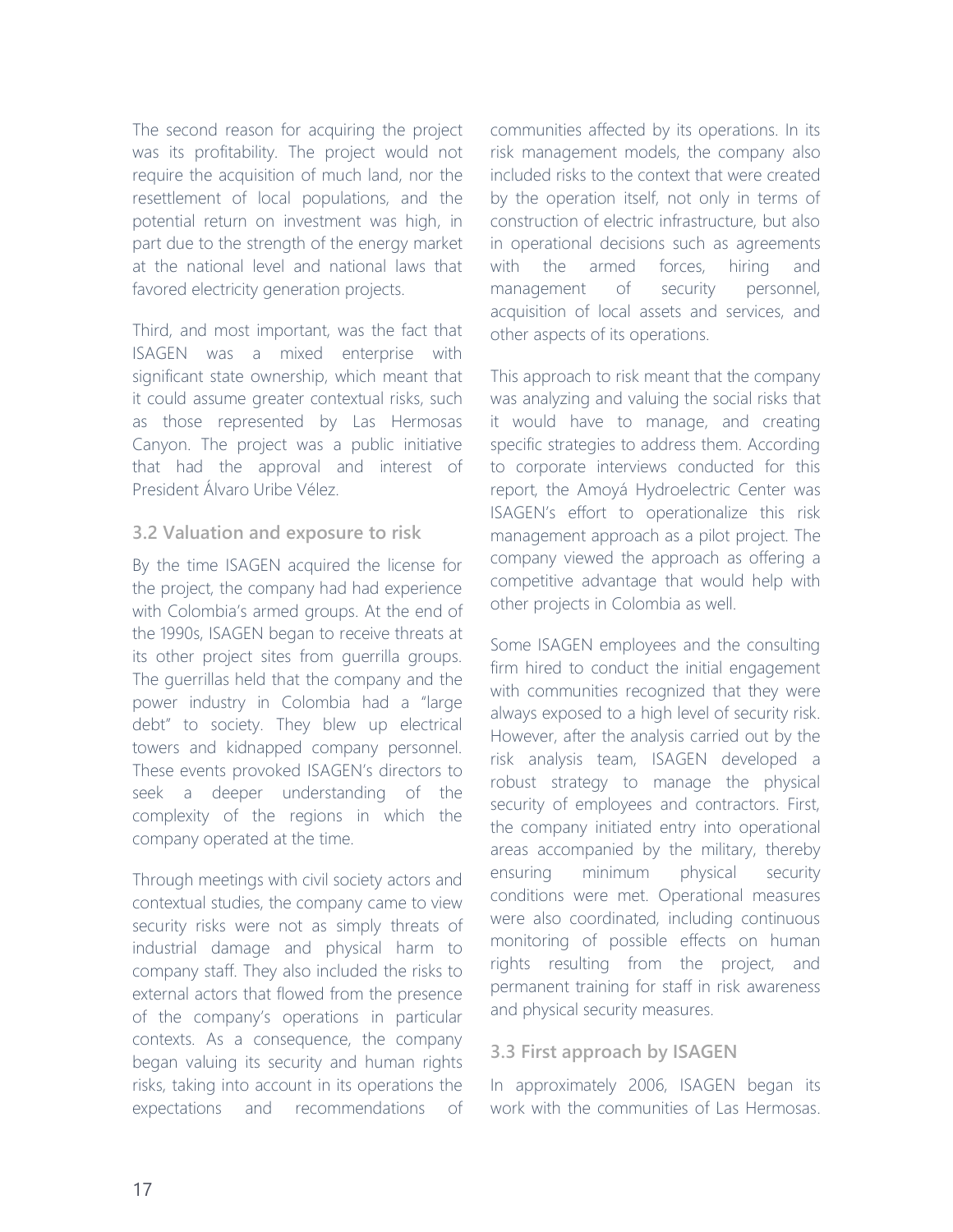The company found a very organized community, particularly in terms of the representation provided by Asohermosas. The process of internal organization of communities, as has already been explained, was rooted in the communities' experience in the FGFP.

The processes of negotiation, consultation, and coordination of the project with the communities began in the urban area of Chaparral. In order to facilitate Asohermosas' role as the communities' representative, the company supported the organization with a permanent office, rent for rooms for meetings with the CAB representatives, and transport and food costs. Asohermosas made it clear to ISAGEN that, throughout the course of negotiations, Asohermosas would have to continually consult with their "superiors" – a demand made directly by the commanders of Front 21.

ISAGEN began its negotiations with Las Hermosas communities by undoing promises made by Generadora Unión, many of which were impossible or impractical in the extreme. The company informed the communities that the construction of the hydroelectric station, as an asset of general and social interest, was not feasible without the presence of the armed forces, contrary to the initial commitments of Generadora Unión. The community understood that a large part of the project involved the construction of tunnels and underground works for which explosives were required. Under Colombian law, military security is mandatory for such materials. In addition, it was illogical that the project would not be accompanied by the armed forces, as ISAGEN was a state entity. Communities were disappointed by this, even though the company's honesty with respect to the community's expectations was seen by the community as credible and trustworthy.

Apart from ISAGEN's negotiations with Asohermosas the armed forces in 2006 launched an offensive to capture or kill "high value objectives" – the main heads of Colombia's guerrilla groups. Several operations targeting the FARC's highest commander, Alfonso Cano, got underway in Tolima.

Even though in the months before the military offensive, the negotiation between ISAGEN and the communities in Chaparral had progressed, once the offensive got under way, it made the negotiating climate more difficult. For the guerrilla groups, it was clear that the armed forces sought to drive the FARC from Las Hermosas Canyon, and they associated that initiative with ISAGEN's project. This stalled the negotiations and delayed the initial engineering tasks.

In order to overcome this problem, ISAGEN hired an independent consultant with experience in complex environments to help identify and implement a community relations strategy.

The consultancy's first task was to conduct a regional assessment, in addition to an actor mapping, which was to be used to identify actors who were critical to community relations and key in forming a partnership strategy for the project. One of the exercise's recommendations was to involve the thengovernor of Tolima, who had been elected in 2006. The governor was from Chaparral and was a known figure among the authorities and communities in the municipality. This representative was crucial to the formation of the Transparency Roundtable, which will be explained later.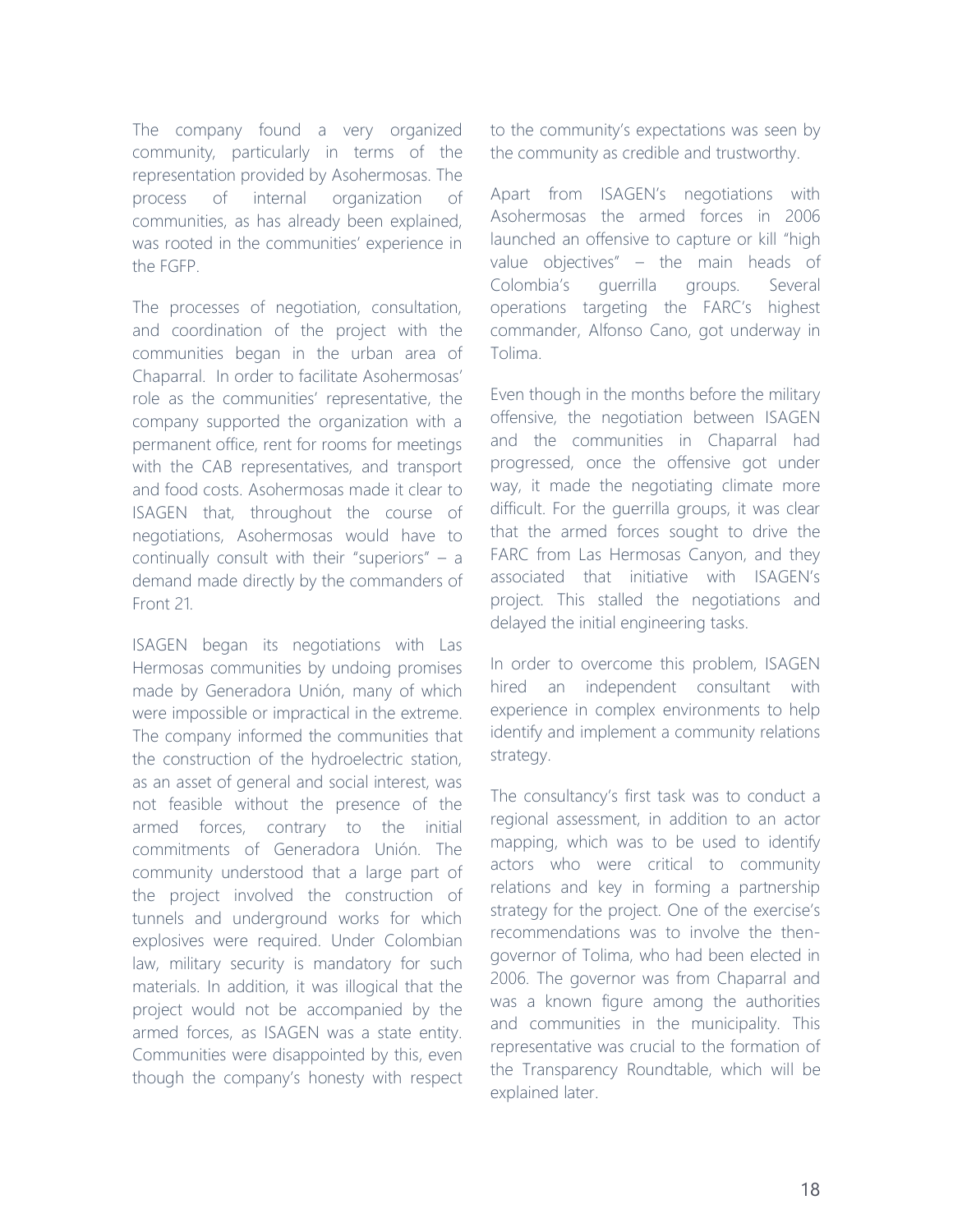The first meeting between the consultant and communities had to be carried out in the urban area of Chaparral because ISAGEN still could not "go up there," referring to the FARC-controlled area of Las Hermosas. There was a climate of distrust in the first meetings between the consultant and Asohermosas. Meetings could last for hours without any progress towards an agreement. Despite the difficulties, community participants in the dialogues highlighted that the company's representatives always conducted themselves respectfully and openly.

These efforts were led by negotiation experts invited by the consultant, in addition to other representatives including the director of ISAGEN's project, whose presence was especially important so that the communities felt that a high-level representative was involved.

The conversations between the company, the consultant, and the communities lasted approximately one year. The dialogue progressed very slowly because the company prioritized agreement with communities over the progress of the project, deeming the former to be critical to the ultimate success of the latter. Within ISAGEN, it was assumed that the dialogue would advance slowly. In the words of the consulting firm's director, *"we were prepared for a marathon, not for a sprint."* ISAGEN did not allocate a specific length of time to conduct the negotiations, despite the fact that work could not get underway until they were resolved. When asked about management expectations of negotiation timelines, one member of ISAGEN's community relations staff indicated that "we were told to negotiate until we reached an agreement."

Over the course of the negotiations, a rule was developed among the parties: independent of their differences, they would continue to dialogue until they arrived at an agreement, no matter how long it took. This focus formed the basis of trust between parties.

### **4. Challenges**

### **4.1 Security and armed conflict**

By the middle of 2007, Asohermosas was effectively mediating between the parties so that the civil works could begin. The army had also strengthened its operations in Las Hermosas Canyon. The command of the military offensive was in the hands of General Gustavo Matamoros Camacho.

The General supported ISAGEN's project, as he believed that in areas in which the FARC had a strong base and historic presence in the communities, the armed forces' response should be integrated and not only military. He thought that there should be a process by which the army gained the trust of the community through social investment, health brigades, and construction of basic infrastructure, among other efforts, and he saw the hydropower project as an opportunity.

Even as the army established the first military bases in the Canyon, it also began to carry out social programs. However, this did not mean that the project could commence. The army commanders' position was that the armed forces should be consolidated before civil works were carried out. This program of consolidation went on for approximately one year.

For the commanders of Front 21, the army's actions represented a clear threat to their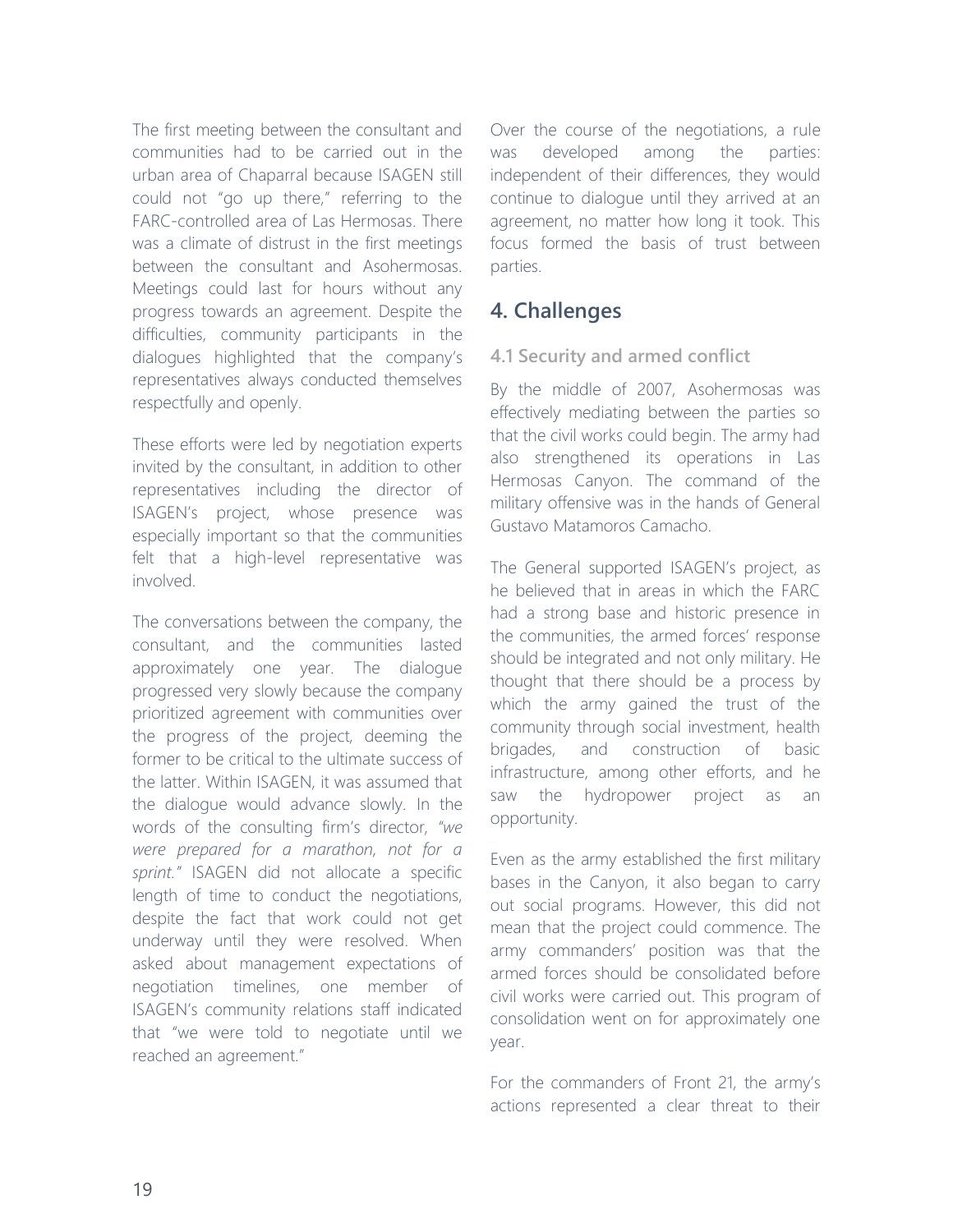territorial control. Although the FARC commanders reviewed and endorsed the agreements between the community and the company, they retracted their initial support for the project in response to the increased military actions. The communities experience friction with the guerrilla commanders on this point. Guerrilla commanders accused community leaders of being "suck-ups" or "sell-outs" because of their insistence on the construction of the hydroelectric center.

Similarly, there were tensions between some members of the communities and Asohermosas, as they criticized the association's leadership in the negotiation process and insistence on the construction of the hydroelectric project. At this point in the project, the environment was volatile because of the army's offensive and the guerrilla group's rejection of the start of construction. The communities were in an unusual situation, because despite the fact that the FARC had a historic presence in the region, until then there had been no confrontations with the army. Combat and aerial offensives were something new to Las Hermosas Canyon.

### **4.2 Benefits plan for the community**

Even though the project already had an approved Environmental License, ISAGEN decided that as part of its strategy, it should agree on a compensation plan based on impacts and investment in the local communities and the regional environmental authorities. This plan was outlined in an Act of Acceptance that was included in the document "Benefits Agreement with the Community in the Influence Zone of the Amoyá River Hydroelectric Project." This was widely distributed among the communities, who began referring to it as "the Testament." The document contained the totality of the agreements between the community and the

company relating to the social and environmental benefits of the project, some framed in the Environmental Management Plan and others in the "Complementary Management by the Company" section. Government institutions had also signed as guarantors in order to bolster the communities' confidence in ISAGEN's commitments.

The Act of Acceptance was signed in the Chaparral mayor's office on December 18, 2007 by Asohermosas, the Governor of Tolima, the Mayor of Chaparral, the municipal Ombudsman, and the General Manager of ISAGEN. The document included topics such as the functioning of the Transparency Roundtable, the creation of the Human Rights Observatory, the creation of a Citizen Oversight Committee, and programs to recover micro-watersheds, conservation of water resources, and reforestation and maintenance of forested areas. The document also contained plans to address the most significant social and environmental concerns of the communities, relating to access to water, land management, local labor hiring, social infrastructure works, health programs, environmental education, and others.

With respect to local hiring, it was agreed that contractors would give priority in hiring to personnel from the villages in the Canyon, and in the case that the required professional profiles could not be found there, contractors would look to other areas of Chaparral. It was agreed that Asohermosas would receive applicants' résumés. For the purpose of recruitment processes, ISAGEN provided Asohermosas with an office in the urban area and resources to hire personnel to carry out this responsibility. As a result, the association went from a few less than 100 affiliates to almost 1,300.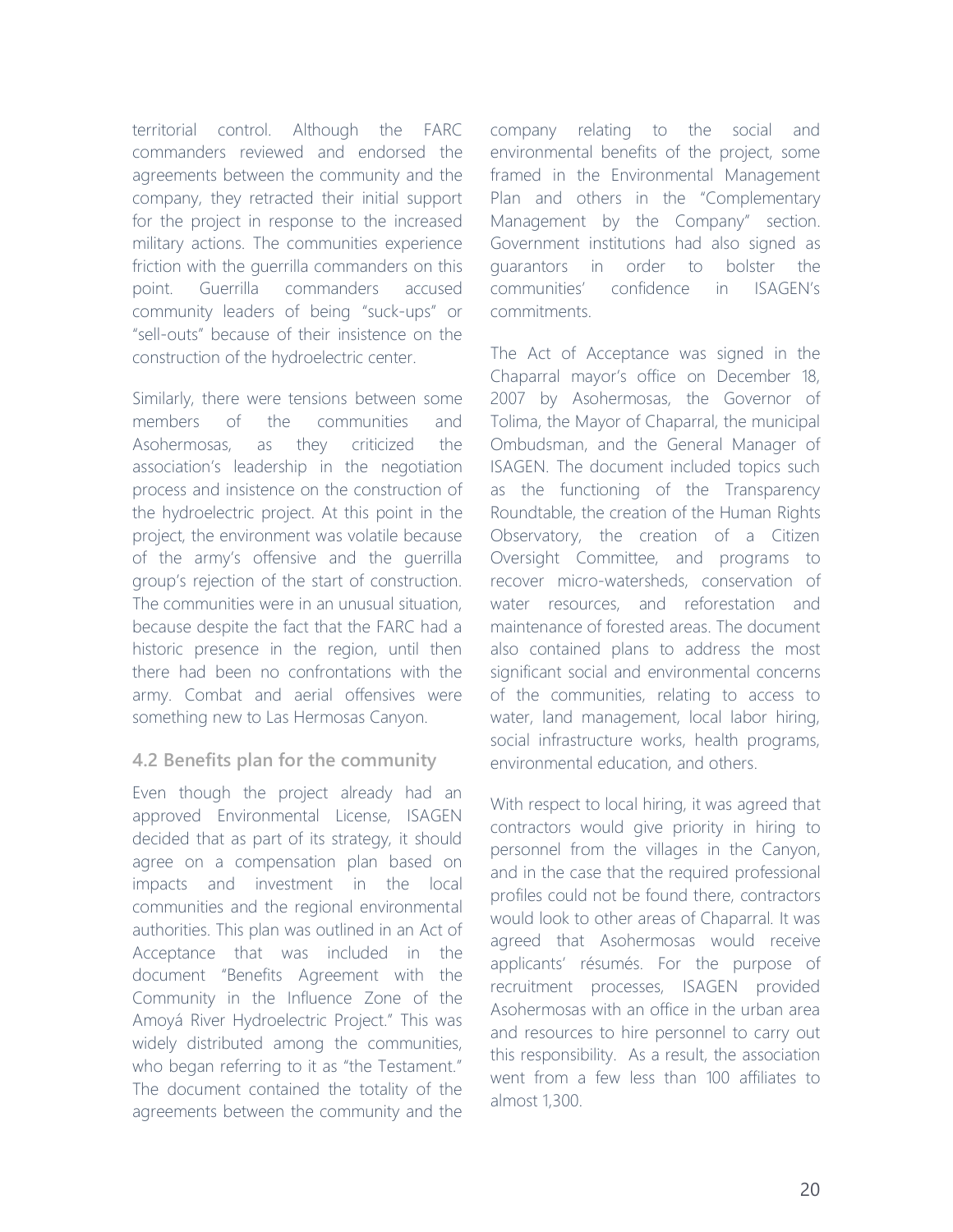In the Acceptance Act, the company also agreed to contribute to community development in areas such as education, culture, health, repair of roads damaged due to the movement of heavy vehicles, and other benefits for the villages and Chaparral Municipality.

### **4.3 The Transparency Roundtable and the Human Rights Observatory**

A main concern of Asohermosas during the course of the negotiations was the loss of the relative tranquility that had for years characterized Las Hermosas. They also feared being in the middle of the conflict between the army and the FARC. Despite the fact that a large part of the environmental, social, and local hiring commitments between the company and the community had already been agreed, the community still feared for its safety. This prevented the formalization of the agreements between the company and the community, and delayed the start of civil works.

The community's fears motivated ISAGEN to develop options for a human rights protection mechanism and a channel for voicing complaints about possible human rights violations in the villages.

General Matamoros was familiar with reconciliation roundtables that had been created in the Arauca Department with communities and civil society in contexts marked by disagreement and confrontation, and he proposed that ISAGEN replicate this type of institution in Chaparral. The company agreed, and also established a complementary mechanism proposed by the community, namely the Human Rights Observatory. During the creation of the roundtable, the Governor of Tolima was crucial as a mediator between the parties, as

well as coordinating the participation of the Vice President's Office for Human Rights and the United Nations delegate.

The Roundtable convened in a venue provided by ISAGEN in the urban area of Chaparral, where the community and civil society representatives from Las Hermosas attended alongside state organs such as the People's Ombudsman's Office, the Inspector General's Office, the Attorney General's Office, the Municipal Ombudsman, the Vice President's Office, the Tolima Governor's Office (through its Secretary of Government and Peace Advisor, a position created for this purpose), the Chaparral Mayor's Office, the national army and police, and the NGO Reiniciar. The United Nations also monitored the dialogue. Logistics and invitations were in the hands of ISAGEN and the Tolima Governor's Office.<sup>15</sup> Neighboring villages of El Limon and La Marina also participated, even though they were not areas of direct influence of the Rio Amoyá project, because the greatest complaints about infringements on rights came from those locations. They were therefore accorded the same role in the process as the Las Hermosas community.

The Human Rights Observatory was created by the community as a mechanism to identify events or incidents that could affect human rights or community-army relations, ahead of meetings of the Transparency Roundtable. Communities received human rights training, including how to record information necessary for the investigation of alleged

<sup>&</sup>lt;sup>15</sup> For more information on the methodology and details of the Transparency Roundtable, consult the FIP document: Transparency Roundtable and Human Rights Observatory – Amoyá Hydroelectric Project – ISAGEN. [Online] (2014). [Accessed November 24, 2016] Available at:

<http://www.ideaspaz.org/tools/download/59644>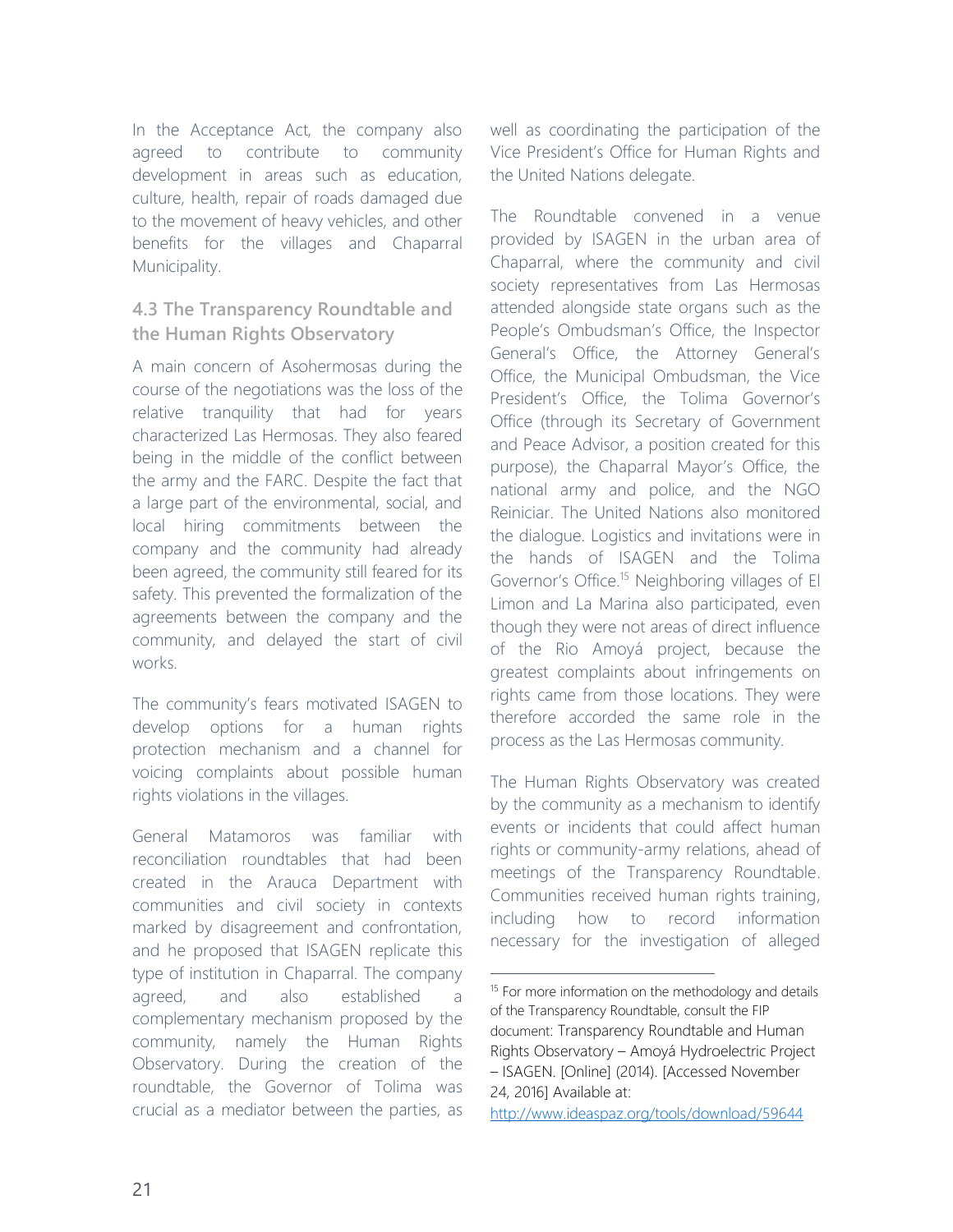abuses. The Observatory was convened by community members and the Municipal Ombudsman's Office, receiving allegations of abuse by the armed forces. Allegations were then assessed and analyzed before being presented to the Transparency Roundtable. This process aimed to avoid the need for victims of abuses to appear in person at the Roundtable to present their cases.

ISAGEN's role in the Transparency Roundtable was limited to logistics and participation as an official observer. The company was not an active participant in discussions, even though complaints relating to the implementation of the project could be voiced there.

For General Matamoros, it was not easy to convince members of the armed forces to sit at the Transparency Roundtable, where they could be evaluated for their actions in the field. This difficulty was especially acute given the stigma and perception that the communities in Las Hermosas were members or sympathizers of the FARC.

The Transparency Roundtable and Observatory were useful mechanisms to confront critical situations in the relationship between the population and the armed forces. Between 2007 and 2008, communities in southern Tolima frequently claimed the occurrence of "false positives." This was the name given to a practice attributed to the army, in which innocent community members were killed and presented as members of the guerrilla group, in this case Front 21. Community members also presented a range of other claims against the armed forces, including forcible entry to private lands in search of guerrillas, and the capture of community leaders who the army accused of belonging to or supporting Front 21.

The most significant incident was the capture of the president of Asohermosas together with 10 other people in Chaparral and Ibagué, for supposedly being members of Front 21 and the PC3. This resulted in protests by the communities and local authorities. One of these protests was a march convened in August 2009, in which approximately 600 people from San José de las Hermosas, La Marina, San Antonio, and El Limón (Chaparral) participated. The protest involved blocking highways and roads into both the urban area of Chaparral and the construction zone of the hydroelectric project. The intention was to call the attention of media and government institutions to the situation the communities were dealing with as a result of military operations.

Members of the communities who participated in the protests remember the high levels of tension they felt at that time. They mention that the communities of Las Hermosas and the neighboring towns lived in a climate of stigmatization. On one hand, some members of the guerrilla groups accused community leaders of being at the service of the State and the armed forces, while the army and the community in the urban area of Chaparral was suspicious of Las Hermosas communities for their supposed collaboration with Front 21. During the 2009 protests, communities carried candles and white flags and marched peacefully towards the urban area of Chaparral. According to some participants in that march, they heard guns shooting into the air, and businesses closed in response to rumors that the demonstrators were FARC partisans who had come to take the town.

The protests resulted in more dialogue and the communities' public expression of complaints at the Transparency Roundtable,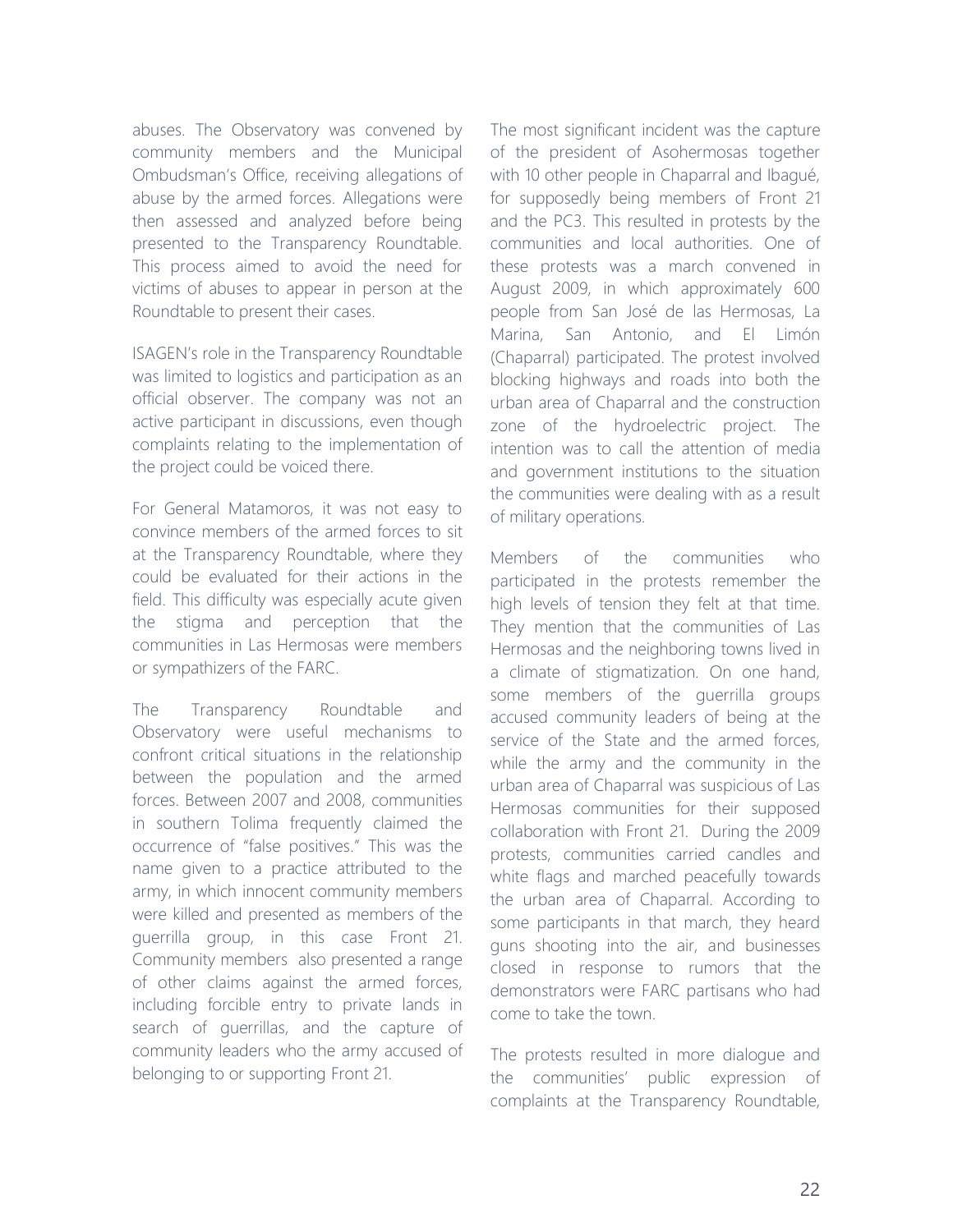which proved its value as a channel for resolving the issues driving the protests.

### **4.4 Social management and relationships**

Throughout the process of negotiating and construction, the ISAGEN team adopted a particular approach to its field operations. Internal guidelines stipulated that each member of staff, from the project managers to the civil and environmental engineers, had a role in creating and sustaining trust between ISAGEN and local communities. This allowed for cross-cutting management of community-related challenges from all involved areas of the organization, and less "friction" in sharing across the company critical information about the context. For example, representatives from the social and environmental areas, as well as staff from engineering departments, all participated in community meetings, and routinely met together afterwards to analyze and interpret those discussions.

To gain the trust of communities, ISAGEN made an overt commitment not to share information about communities with the armed forces. ISAGEN's community teams minimized their interaction with the army, as well, in order to avoid the appearance of coordination or collaboration between the two.

Although ISAGEN staff strived to maintain a close relationship with communities, between 2009 and 2010 the security situation prevented them from entering any of the villages, either because of combat, or because the guerrilla groups barred entry by company staff. During this period, ISAGEN convened meetings in safer communities, in the urban area of Chaparral, or by telephone, in order to maintain communication, participation, and

ongoing discussion with community organizations and representatives.

It is also worth noting that community relations staff were instrumental in mediating between the operational security vision of the Logistics Department (which was in charge of security) and the views of some of the other project staff, some of whom held that the safest way to operate in the area was to militarize company security. The community relations staff convinced them of the value of strong relationships with the community, and of other benefits of a strong social license to operate. In particular, communities frequently provided ISAGEN with intelligence about the movements of the FARC, and about which areas of the Canyon were safe and which were not at particular times.

### **4.5 Construction**

The total construction time of the project was five years. Although the FARC initially gave tepid support to the project, given their reservations about it, the construction phase was not free from security problems, especially with respect to the contractors. In 2010, a member of a contractor's staff was murdered, and the same happened again in 2011, presumably at the hands of Front 21.

Although the area in which the power station was built was well protected by the military thanks to the installation of a base nearby, in the higher elevations of the Canyon where the construction of the water storage facilities took place, security was more complex. Apart from the murders of contractor staff, there were hostage situations and explosives were left in areas through which contractor personnel and ISAGEN operators frequently passed. Some interviewees suggested that this may have been the FARC's response to a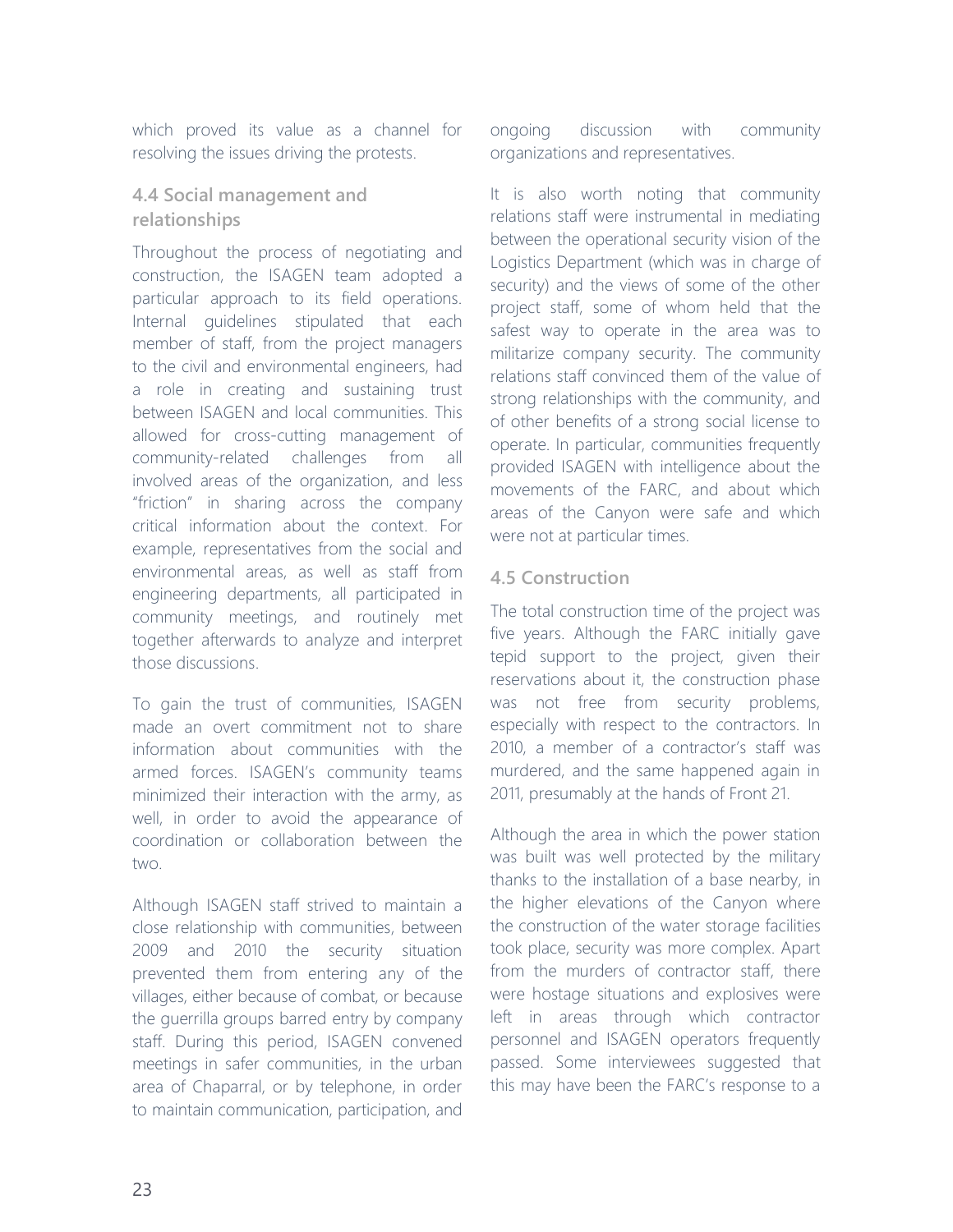contractor's refusal to make extortion payments.

Community members clearly indicated that they were motivated to take the risks that they did by the social investments and local content articulated in The Testament; acceptance of the project was the condition of possibility of these opportunities. The FARC was suspicious of the project, but wanted the support of the communities. In addition, the FARC saw that the dialogue between the communities and the armed forces in the Transparency Roundtable yielded concrete results. One interviewee quoted a member of Front 21 as saying: *"They can build the hydroelectric station, but if they (the army or the company) continue higher up the Canyon, we will be waiting for them there."* 

The Amoyá River Hydroelectric Center – La Esperanza was inaugurated in July 2013, in an event attended by national, regional, and community authorities. This civilian project generated more than 1,100 jobs during construction, for which 60% were hired from the villages of Las Hermosas and the surrounding region. Another benefit of the hydroelectric station was the payment of royalties to the Chaparral and CORTOLIMA municipality. These resources are used for basic sanitation and environmental initiatives in the territory.

### **5. Current situation**

### **Social and environmental state**

The Amoyá Hydroelectric Center – La Esperanza generated a significant change for the communities of Las Hermosas, in terms of community development, especially in health,

education, and basic sanitation.<sup>16</sup> Community members perceive that since the center was built, the water in some springs and wells has decreased, affecting some villages. The environmental authorities and the company are uncertain of the cause, and have not yet determined whether it stems from the center's operations.

In addition, thanks to the organization of the community and Asohermosas' consensusbuilding work over the course of the project, the inhabitants of Las Hermosas became more cognizant of their own capacity for improving their lives. The community captured a large part of its own vision in the "Las Hermosas Community Sustainable Development Plan (2015-2030)," financed by ISAGEN and created by the communities with support and guidance from the Universidad Javeriana. For the Asohermosas' leaders, this development plan is an important legacy of the Amoyá project, and constitutes a key planning tool for the administration of the teerritory.

### **Community organization**

 $\overline{a}$ 

For ISAGEN and Asohermosas, It is a significant achievement to have constructed the center in the midst of violent conflict. Interviewees indicated that relation between the army and the Las Hermosas communities are greatly improved since the inception of the project, and so the work of the Transparency Roundtable should be seen as a key element of that achievement. Community

<sup>16</sup> To see the social, environmental, and community management results, see the ISAGEN document "Balance of Social and Environmental Management – Amoyá River Hydroelectric Project" [Online]. [Accessed October 7, 2016] Available at: [https://www.ISAGEN.com.co/comunicados/Amoya](https://www.isagen.com.co/comunicados/Amoya_balanceGSA_nov29_final.pdf) [\\_balanceGSA\\_nov29\\_final.pdf](https://www.isagen.com.co/comunicados/Amoya_balanceGSA_nov29_final.pdf)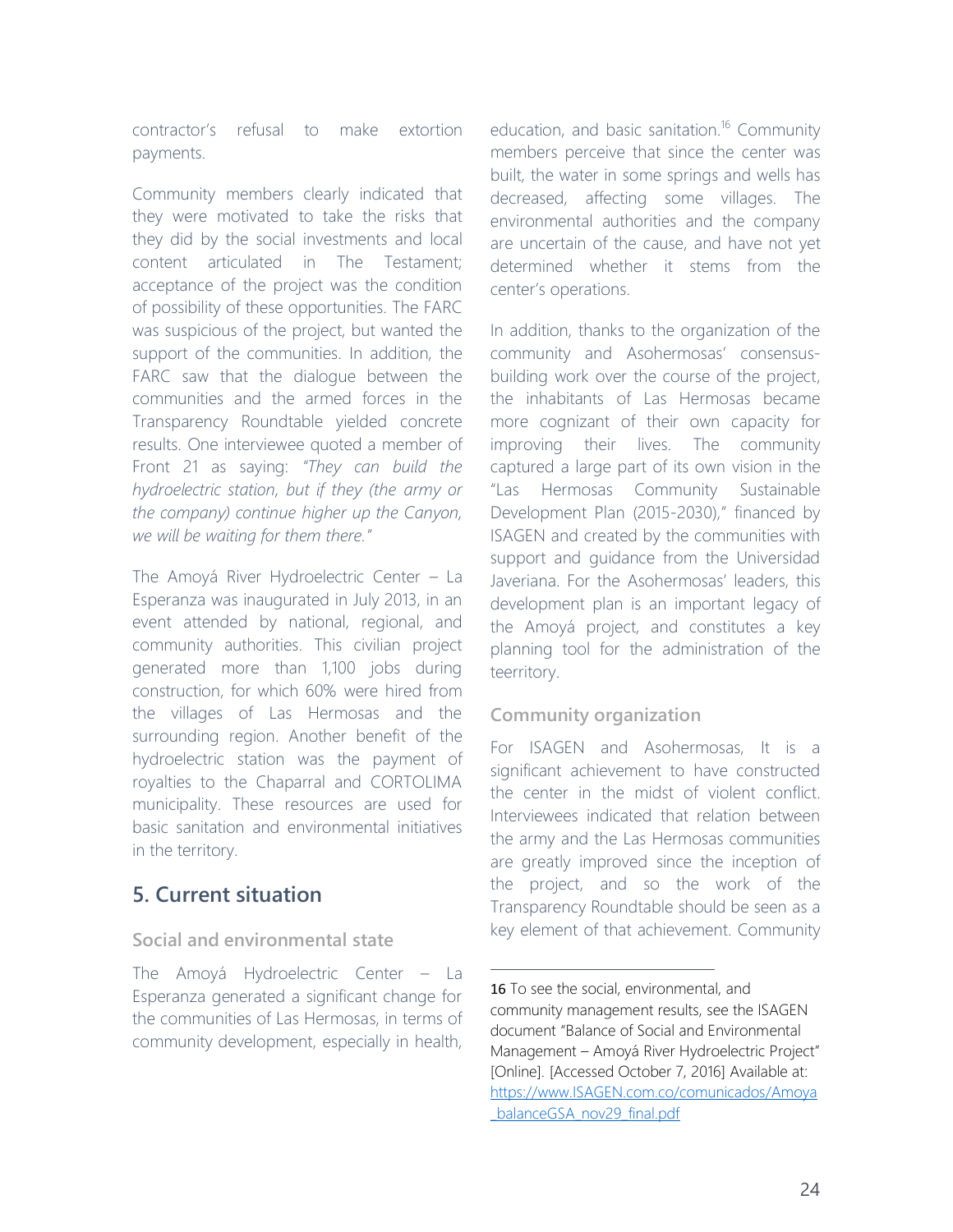leaders remarked that they never imagined themselves sitting across the table from highranking military officers the conduct of troops in their communities. The process of strengthening Asohermosas left behind an empowered community that was more confident of its leadership and negotiating capacity.

The Transparency Roundtable still exists, although it does not meet as regularly as it did during the project's construction period. Participants continue to discuss human rights topics, but the agenda has changed and now focuses more on issues relating to health, education, and livelihoods.

### **Security and coexistence**

Chaparral Municipality is experiencing a period of calm, especially because of the Colombian army's military success, as their offensive neutralized high commanders Alfonso Cano and alias "Marlon," in addition to reducing the number of guerrilla combatants in the south of Tolima. The region is also in relative calm due to the peace talks between the national government and the FARC in Havana (Cuba), which appear to have diminished the intensity of the conflict in this area of Colombia.

Currently in Chaparral, there are two military bases that periodically establish checkpoints on the way to and from Las Hermosas, and monitor who is coming and going to and from the Canyon. Communities report that dissatisfaction with this practice, as for several years such check points did not exist.

The current security problems in Chaparral and Las Hermosas now focus more on everyday incidents affecting community life, such as small scale illegal drug commerce, domestic abuse, and fights between individual residents. Communities and the armed forces will likely confront a new set of social and security challenges if the FARC demobilizes as part of the negotiations between the government and the guerrillas.